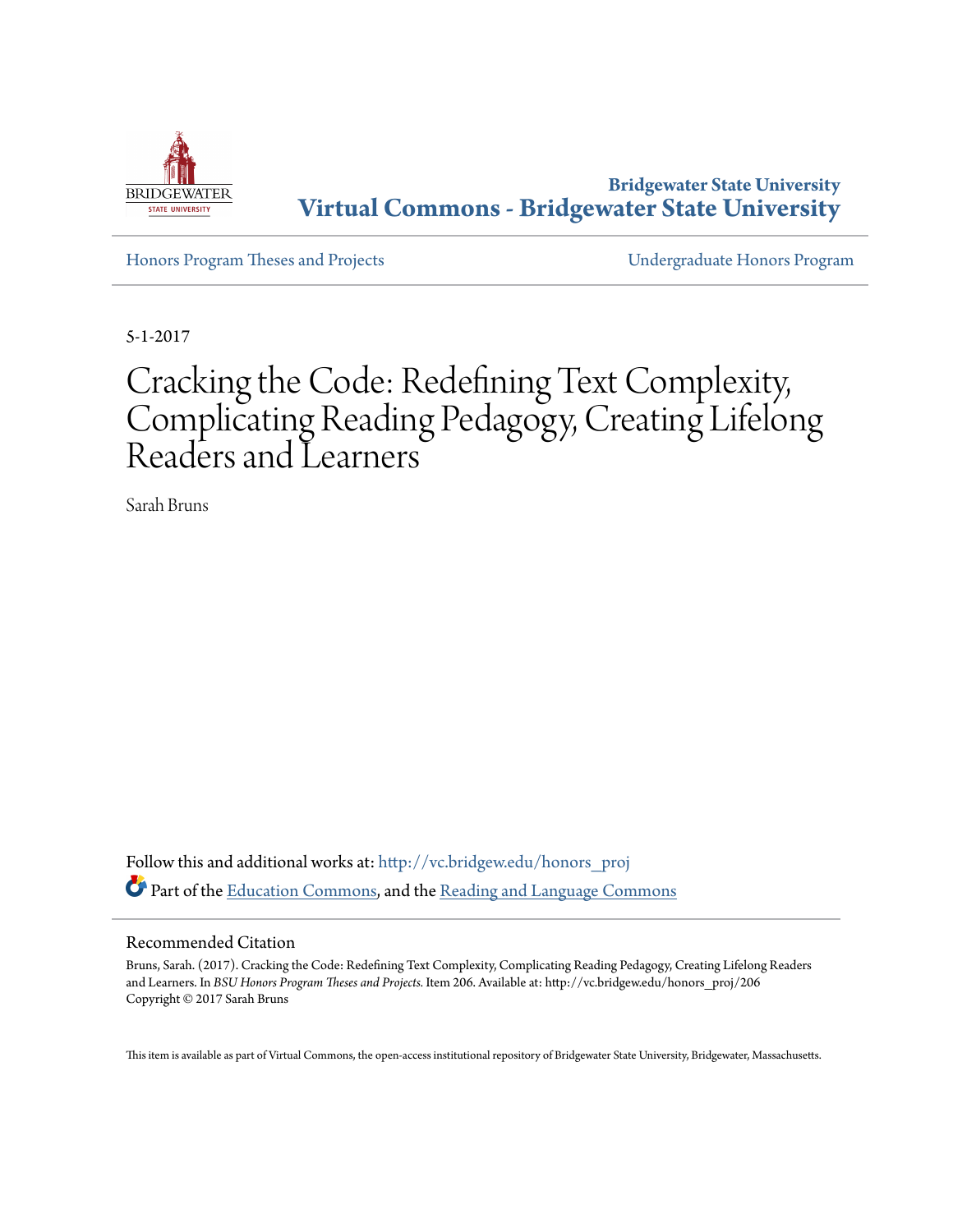# Cracking the Code: Redefining Text Complexity, Complicating Reading Pedagogy, Creating Lifelong Readers and Learners

Sarah Bruns

Submitted in Partial Completion of the Requirements for Departmental Honors in English

Bridgewater State University

May 1, 2017

Dr. Lee Torda, Thesis Director Dr. John Kucich, Committee Member Dr. Sarah Thomas, Committee Member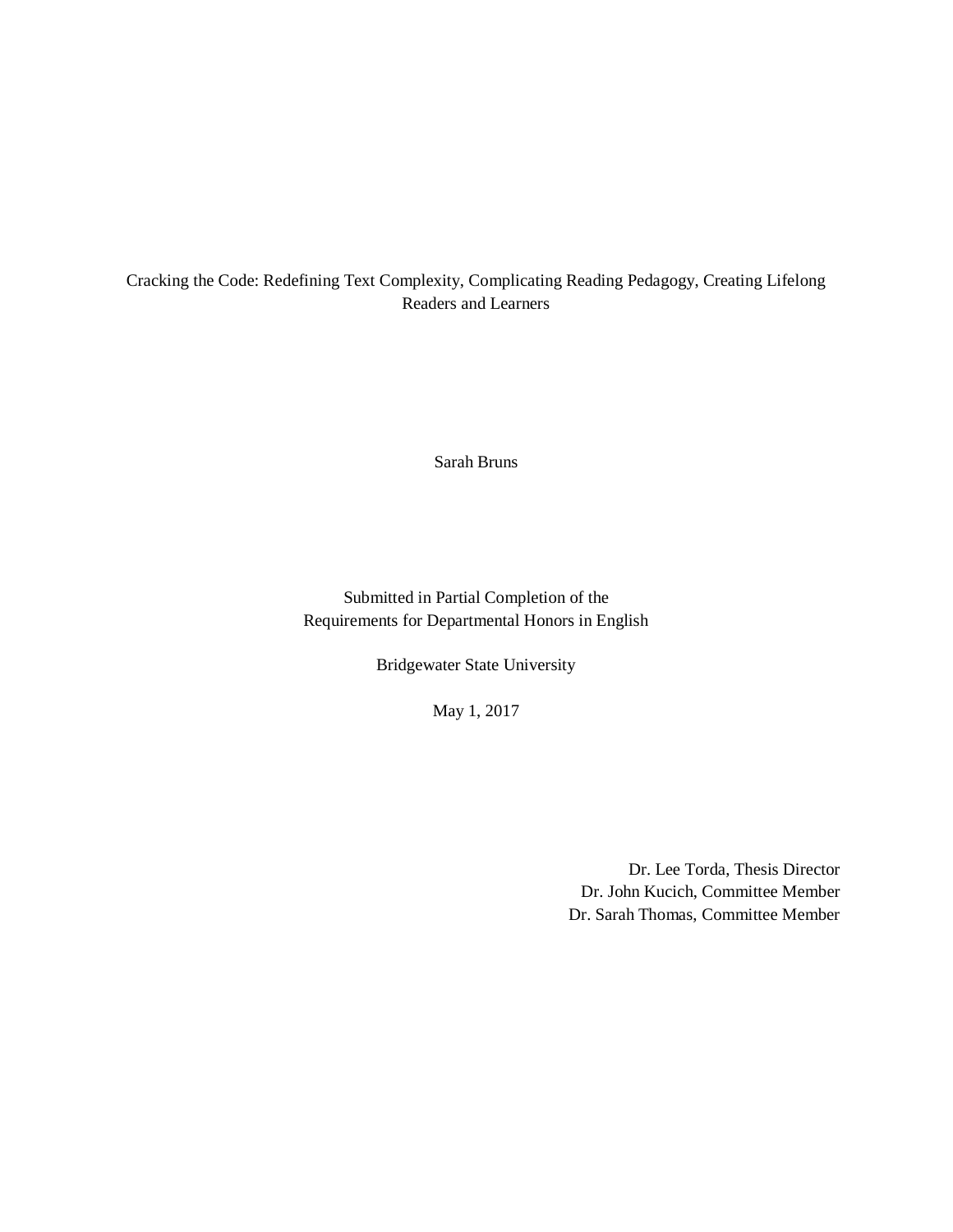"American meritocracy is validated and sustained by the deep-rooted belief in equal opportunity. But can we really say that kids like those I taught have equal access to America's educational resources? Consider not only the economic and political barriers they face, but the fact, too, that judgments about their ability are made at a very young age, and those judgments, accurate or not, affect the curriculum they receive, their place in the school, the way they're defined institutionally." — Mike Rose *Lives on The Boundary* pg. 128

# *Introduction*

When I was 3, my dad and I spent our days sprawled out on the library floor. While he would press through massive nursing textbooks for his master's degree, I would often find myself grabbing everything and anything I could reach off the shelf. And in between the moments of my dad stopping his work to read to me, and me picking books that had the most words on the page because I wanted to "read like a grown up," my love for reading came into being. My want and willingness to read things far beyond my comprehension and maturity level not only made me a rather inquisitive and precocious toddler but set me on the path of good habits and practices of reading--an important step in to the world of true literacy.

But my experiences with literacy are not universal. Stepping into the realm of literacy is no easy feat for many students, especially certain populations of students affected by the achievement gap. Namely, African American, Latino, and students who live in the lower socioeconomic scale. Understanding how fluency and efficiency with reading and writing comes into place did not resonate with me until I was taken out of my comfort zone, a place of education and socio-economic privilege, and was invited to observe how students on the opposite end of the privilege spectrum respond to texts and instruction in the literacy classroom.

My time spent on the Pine Ridge Indian reservation in South Dakota and in a summer bridge program writing classroom with middle school students from the very population most affected by the achievement gap introduced me to the disparities present in today's education system. Having witnessed classes full with bright and bubbling kindergartners, fluent in both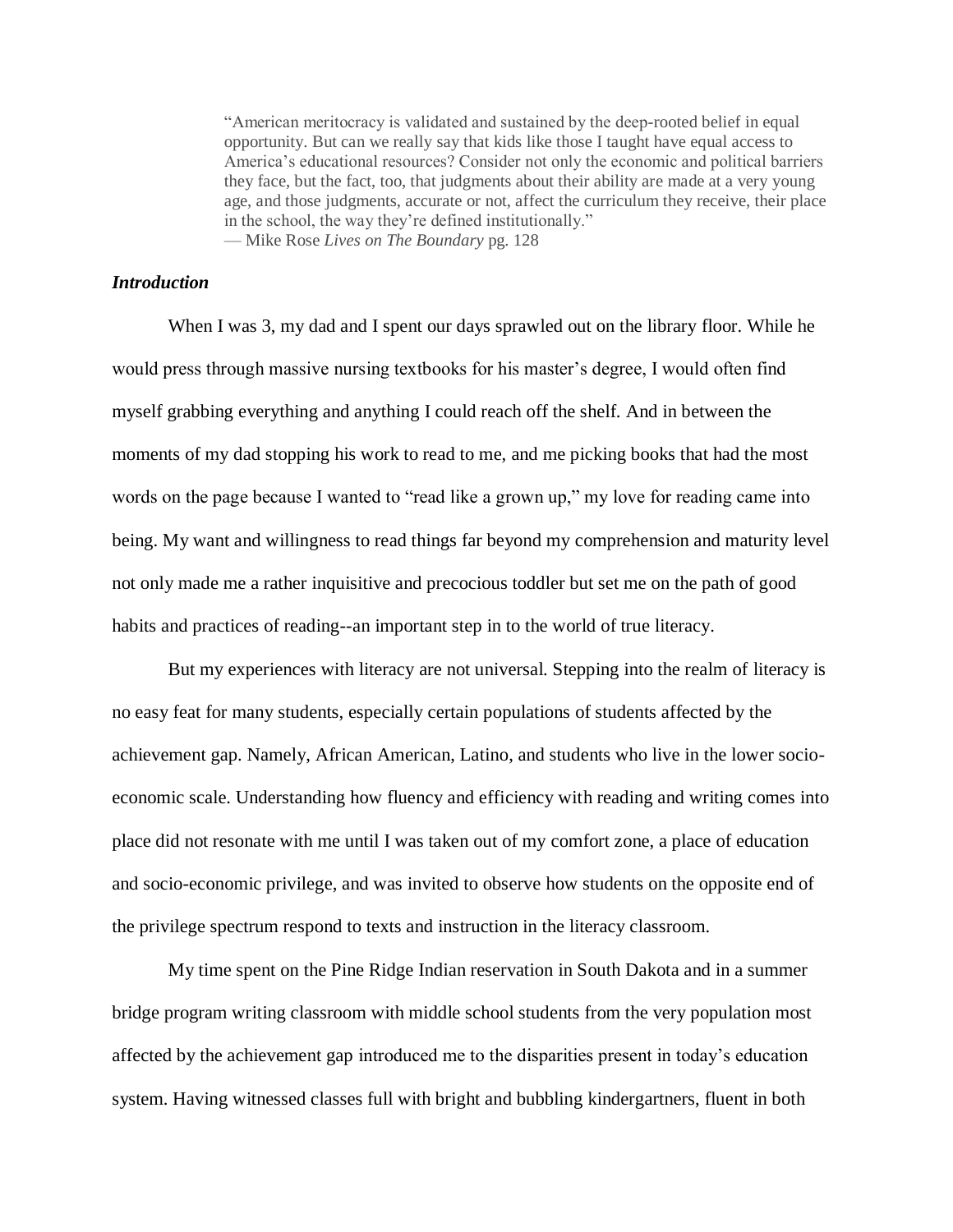English and Lakota, shift over to become more reserved and reluctant readers and learners in middle and high school acquainted me with what the achievement gap might actually look like in the literacy-achievement classroom. Similarly, having middle school students, most if not all coming from unstable and unsupportive households, share their anxieties and past relationships with school made me critically aware of my own privilege. It became quite clear that none of these students shared the similar experience of waking up to the sound of NPR on the radio, with the daily newspaper and burnt pancakes waiting on the table, both to be devoured; not many of these students shared a similar level of exposure to words and texts.

The trouble of exposing children to the right vocabulary occurs long before they enter the classroom. In 2003, University of Kansas researchers Betty Hart's and Todd Risley's extrapolation of data indicated that children from "professional" families would hear roughly 30 million more words by age 3 than children from "welfare" families (Hart & Risley, 2003). Hart and Risley's findings establish the notion of literacy developing before students even enter the classroom, and further identifies the advantage of growing up in privilege. Understanding my automatic advantage and inherent privilege in the eyes of the education system did not transpire until I set foot in the classroom with children on the other end of the achievement scale.

Figuring my place as an advantaged future teacher of students, who, I know for certain, are not as enthralled by literature as I am, leads me to question the very standards that dictate student success and achievement. Specifically, Common Core's utilization of Standard 10, otherwise known as text complexity, and whether it has any impact on the ever-growing achievement gap that exists for many students of color and/or those students at-risk socioeconomically. Historically, we have not agreed on what U.S. students should learn at each grade level. These decisions have been left to individual schools and teachers. The result is a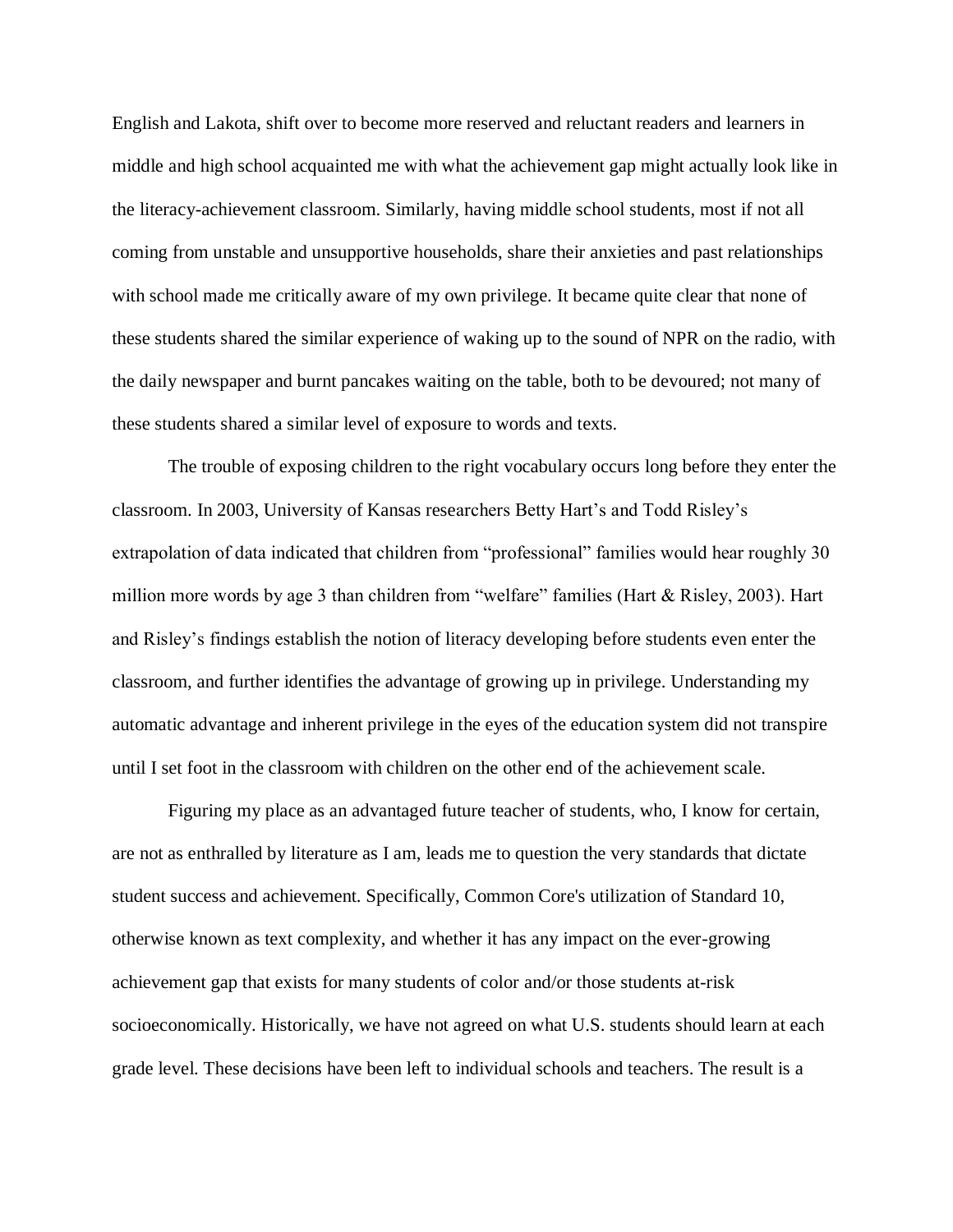system that, by and large, either asks too much or too little of most of its students, and leaves teachers ill equipped for the classroom. And what's more, the current standards put forth by the Common Core are a corporate, not pedagogical, model of instruction that puts profit in front of good practice.

These corporate education companies willingness to take credit for narrowing the gap, but apprehension towards a responsibility for widening it adds to the idea that the achievement gap primarily exists today because of fraught and impossible standards like the text complexity standard in the Common Core. These types of standards and attitudes towards education prevents teachers and students alike from reaching their true potential. Common Core's most current definition of text complexity increases the ease and efficiency of text selection for the teacher, but reduces the space for risk in students' experiences of texts. If educators wish to see a minimization in the achievement gap, specifically the literacy achievement gap, I suggest redefining the current model of text complexity. Those put forward and advocated for by the CCSS is actually a reductive way to include reading in a classroom that further exacerbates the achievement gap. To facilitate these suggested changes, educators and contributors of the Common Core should turn to the fundamentals of reading theory to gain a greater sense of how reading is a non-linear experience filled with risk and failure--and, through risk and failure, recovery and growth. Encouraging teachers to assume a supportive not domineering role in the reading classroom will foster confidence and liberation for students largely affected by the achievement gap.

It is not in my intention for this essay to completely discredit the Common Core in its entirety. I am in full support of objectives and target goals in order to measure students understanding. But what I am not in support of, and am positing in this essay, is the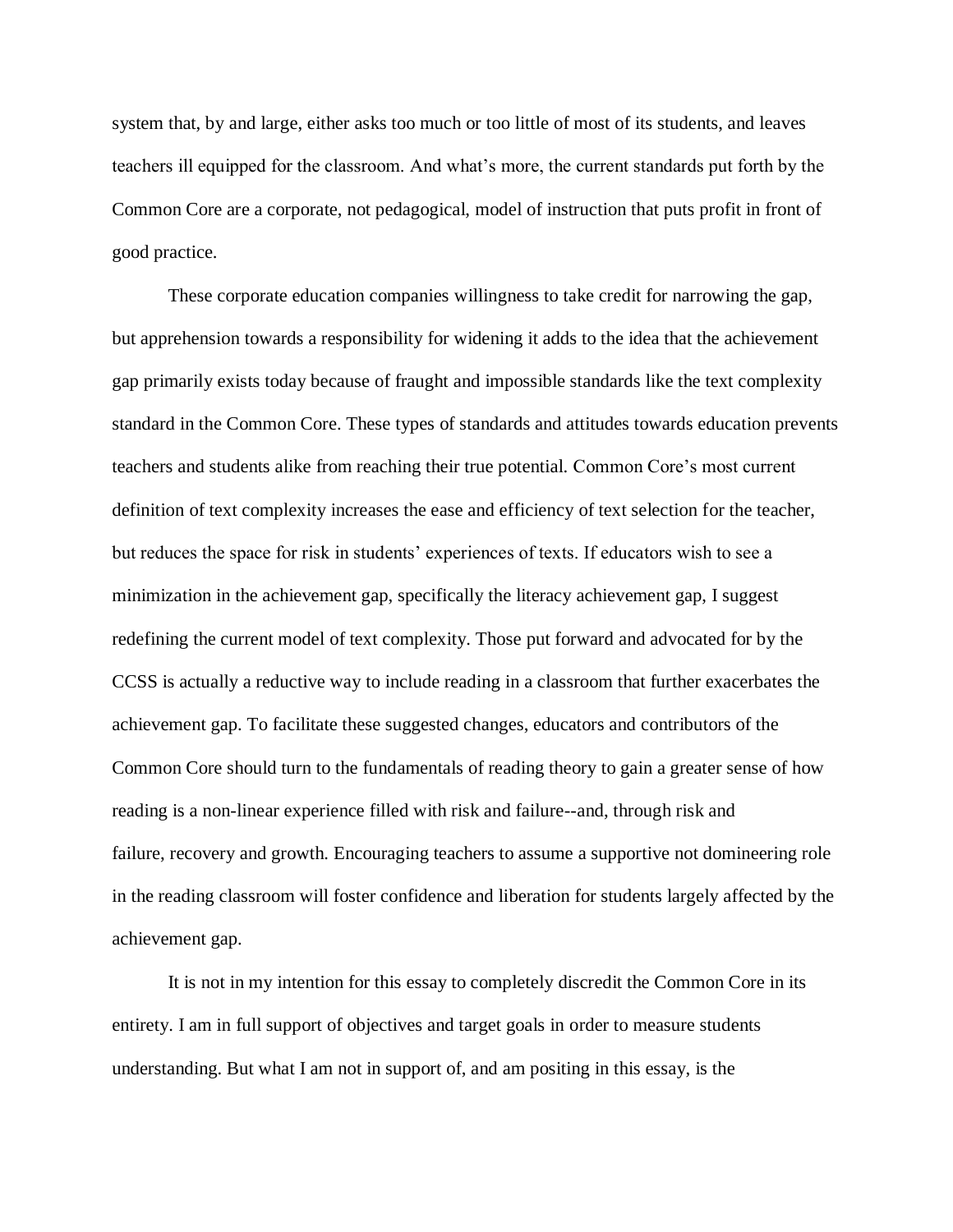incorporation of non-specific and restrictive standards that limit students' potential to succeed. Text complexity restricts students and teacher's opportunity to understand reading and literacy by advocating for a "staircase" of text complexity. Asking for reading to be understood and reciprocated as a methodical and organized structure that only admits success with a text as its favorable outcome prevents students from learning from risk and failure. In an October 2016 audio interview educator and academic literary critic E.D. Hirsch interpreted the concept of text complexity as a myth by stating that we cannot just view complexity "as an inherent characteristic of a text. It is the characteristic of a text AND the characteristic of the reader." (2016). Viewing text complexity as a concept where the teacher acknowledges their students background, upbringing, and culture promotes a greater understanding of how Standard 10 of the Common Core focuses on the materialistic benefits of education, and promotes bad habits of reading.

#### *What is the achievement gap and what does it have to do with Text Complexity?*

Before I move into a detailed discussion of text complexity and Standard 10, I want first to define what I mean by the achievement gap within the context of literacy education and text complexity. The achievement gap measures the differences in learning between different gender, race, and ethnicity groups. Since the 2002 enactment of the No Child Left Behind (NCLB) initiative and its demand for schools to be held accountable for all students' success through standardized testing and high school graduation, a sense of urgency has been placed on improving educational outcomes for underperforming students--namely, poor and disadvantaged children, students with learning disabilities, recent immigrants and English language learners, and in many communities of African Americans, Latina/os and other students of color (Miller,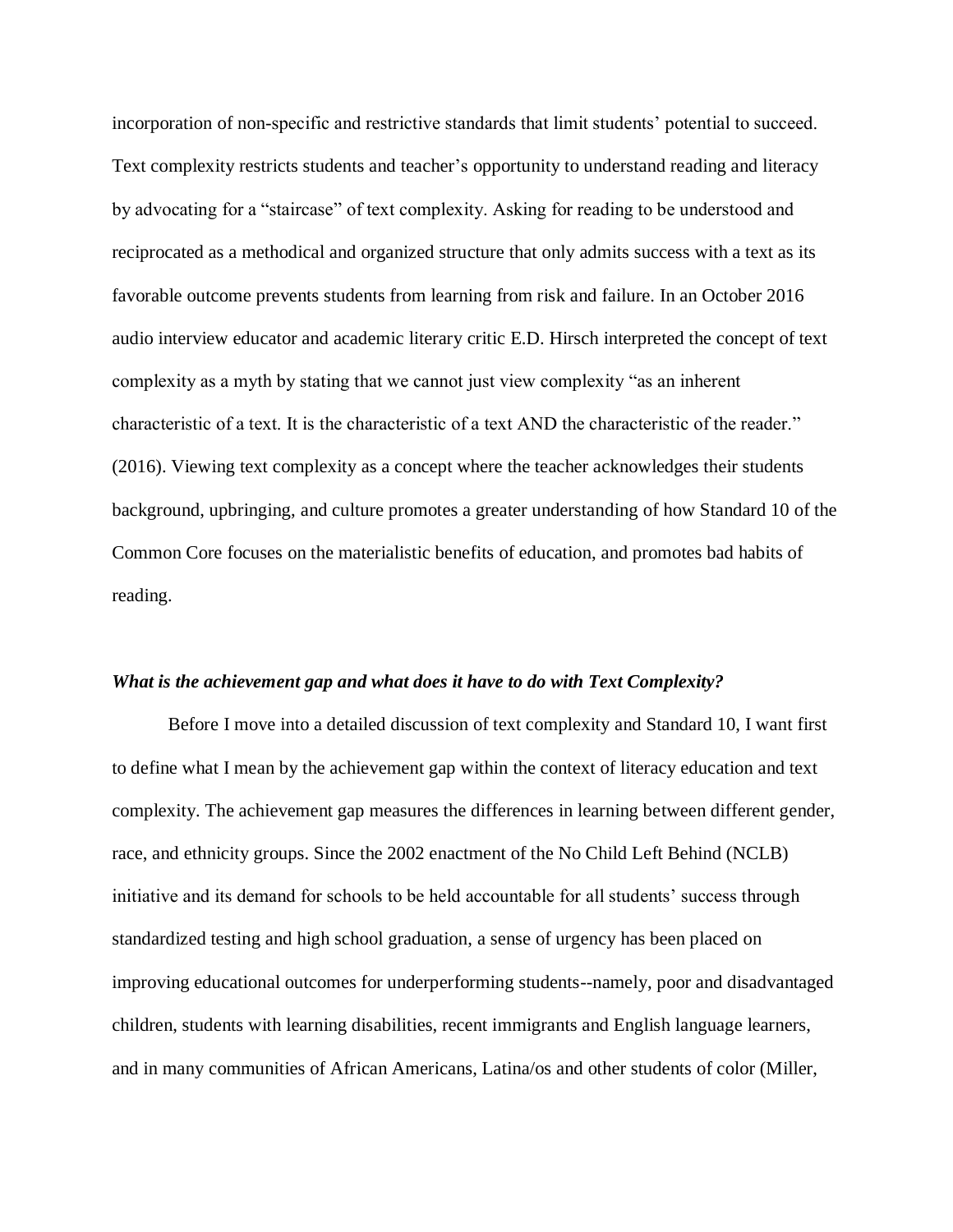1995). The achievement gap refers to the observable difference in educational measures like grade point average, standardized test scores, and dropout rates in both secondary and higher education.

Difference in student achievement has always existed, and even takes place in other parts of the world besides the United States. But what sets the U. S's relationship with the achievement gap apart from others is the numerous attempts of varying education reforms to close the gap. Since 1966, groups like the Education Equality Project (EEP), and Democrats for Education Reform (DFER) have made it their end-goal to close the gap in achievement through efforts like affirmative action, multicultural education, and accountability programs.

Reading research results completed by the National Assessment of Educational Progress (NAEP) showed that efforts to support literacy were beneficial at the 4th grade level, but not among 8th and 12th graders (Biancarosa & Snow. 2006, pp. 7-8). Further studies conducted by the NAEP concluded that roughly two-thirds of 12th graders read and write below proficient level, and half of those students lack even the most basic literacy skills needed to succeed in school. Still, those figures measured remained the same with zero change between 1974 and 2005 (NALC 2007). To this day, the achievement gap remains, despite the continuous efforts of government legislation. The National Educational Association (2015) stresses that closing the gaps and raising the achievement outcomes will require more than just changes within school systems, curricula, instructional methods, and other aspects of educational practice are an important part of the solution, but they are not enough. Moreover, educators need to consider other pedagogies that better support strong literacy skills. One place to do that is by helping students develop skills with complex texts.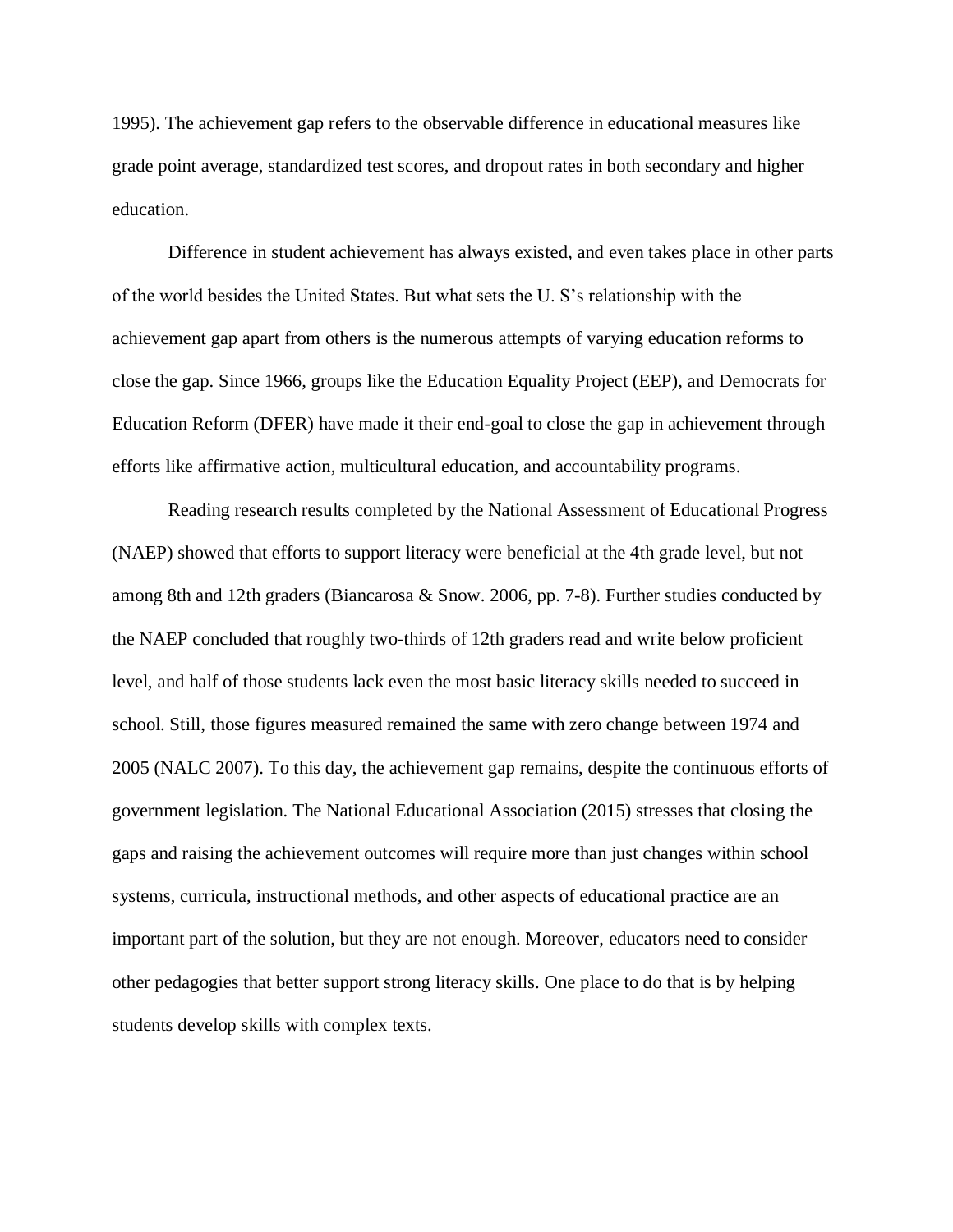The issue of text complexity starts to mesh in with the achievement gap when data and statistics start highlighting issues of literacy rates of improvement with some populations of students but not all. CCSS claim they develop cultural sensitivity through selected and encouraged texts (Pearson et. al., 2007), but with a large majority of students still struggling to move from that "basic" and into "proficient" grade-level, it becomes clear that current education measures are not sufficient enough. Since the 1960's, numerous solutions from different categories of closing this gap have been tried. With the passage of the NCLBA, closing achievement gaps among these various student groups became a focus of federal education accountability, and schools and districts were required to disaggregate student test scores and other performance data by student characteristics to enable better comparisons between groups. This created both greater awareness of racial disparities and to rising concern about other kinds of achievement gaps. The attention led to more targeted interventions for different groups of students, but had not closed most achievement gaps to an appreciable degree a decade of the law passed.

In 2006, the ACT, a college readiness standardized test, published a study finding that only 51% of high school students achieved benchmark levels for successfully interacting with complex texts. As a response, the Common Core decided to rectify the situation by shifting their standards to include more complex texts across all grade levels. In order to help narrow the achievement gap and prepare students for college and the workplace, there is a national focus on expecting students to read and comprehend texts at increasing levels of complexity. The CCSS requires the reading of text in a "staircase of complexity" and asks students to read and comprehend literature at or above grade level by the end of the students' school year (National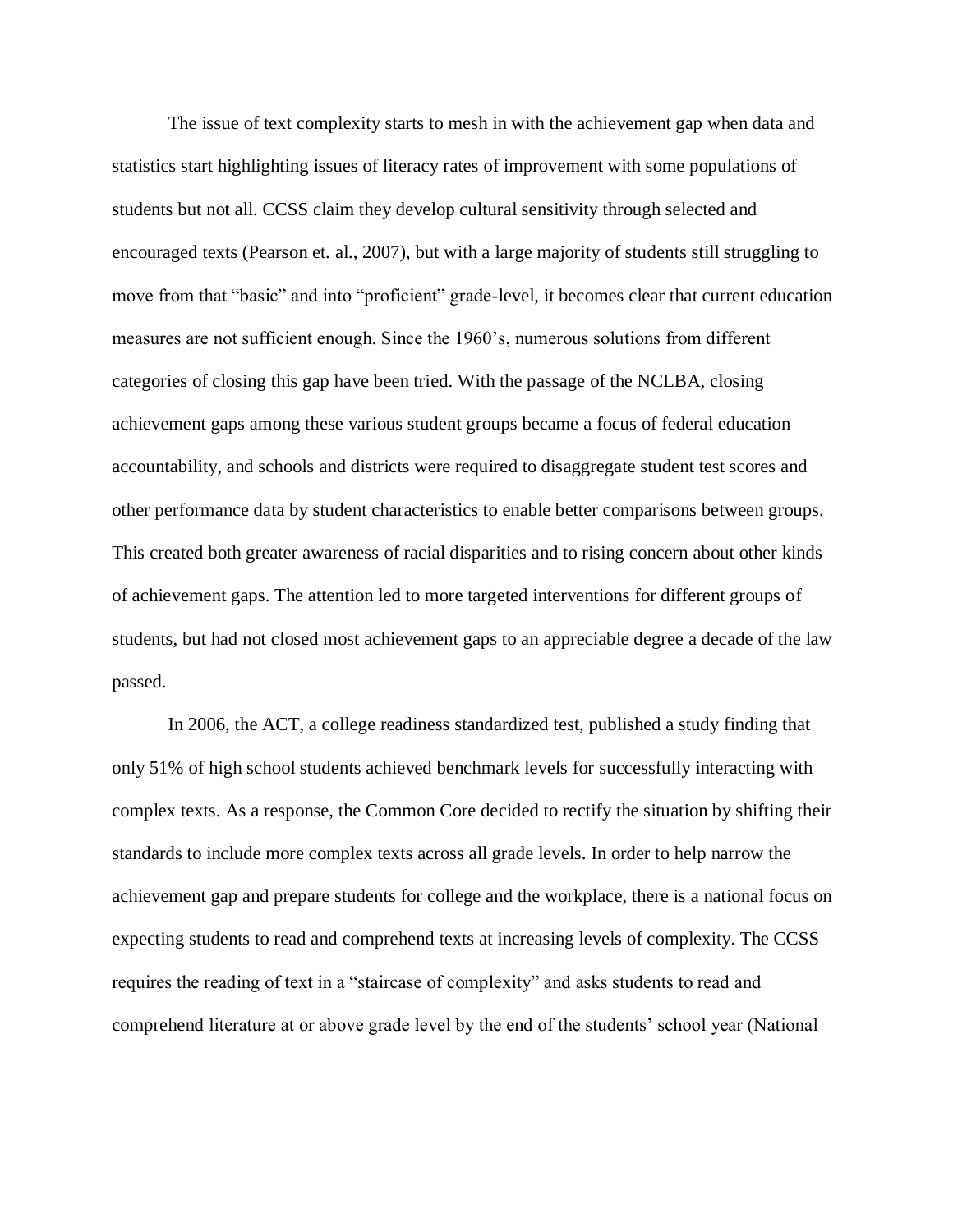Governors Association Center for Best Practices & Council of Chief State School Officers [NGA & CCSSO], 2010).

With the rise and consequential push of standardized testing, disparities in literacy has come to the forefront for solving the achievement gap. Although research has taught us much about what is needed to learn to read words off a page, it has provided much less knowledge about effective means of helping students learn to read to learn. While many teaching approaches exist, they are typically not evaluated using the same criteria, making comparisons across programs and large-scale evaluation difficult. Many instructional innovations are researcherinitiated and never get supported with the tools needed for sustained large-scale use. Furthermore, a dearth of information exists about novel approaches or adaptations of effective approaches designed specifically for use with groups of underperforming readers. As complicated and fraught it may be, text complexity is an example and a start of an approach that carries the potential to be effective in the k-12 classroom. (Snow & Biancarosa, 2003).

The National Education Association (2015) stresses that closing the gaps and raising the achievement outcomes will require more than just changes within school systems. Curricula, instructional methods, a deep understanding of the impact of critical consciousness in the classroom, and other aspects of educational practice are an important part of the solution. Educators need to consider different pedagogies and theories that better support strong literacy skills. One place to do that is by helping students to develop the skills to make meaning of their lives so they have the capacity to take on a challenging text. Their ability to make meaning can then be translated into making meaning of larger and more complicated texts. Instilling a sense of meaning and liberation in students largely oppressed can be the key factor in shrinking the achievement gap.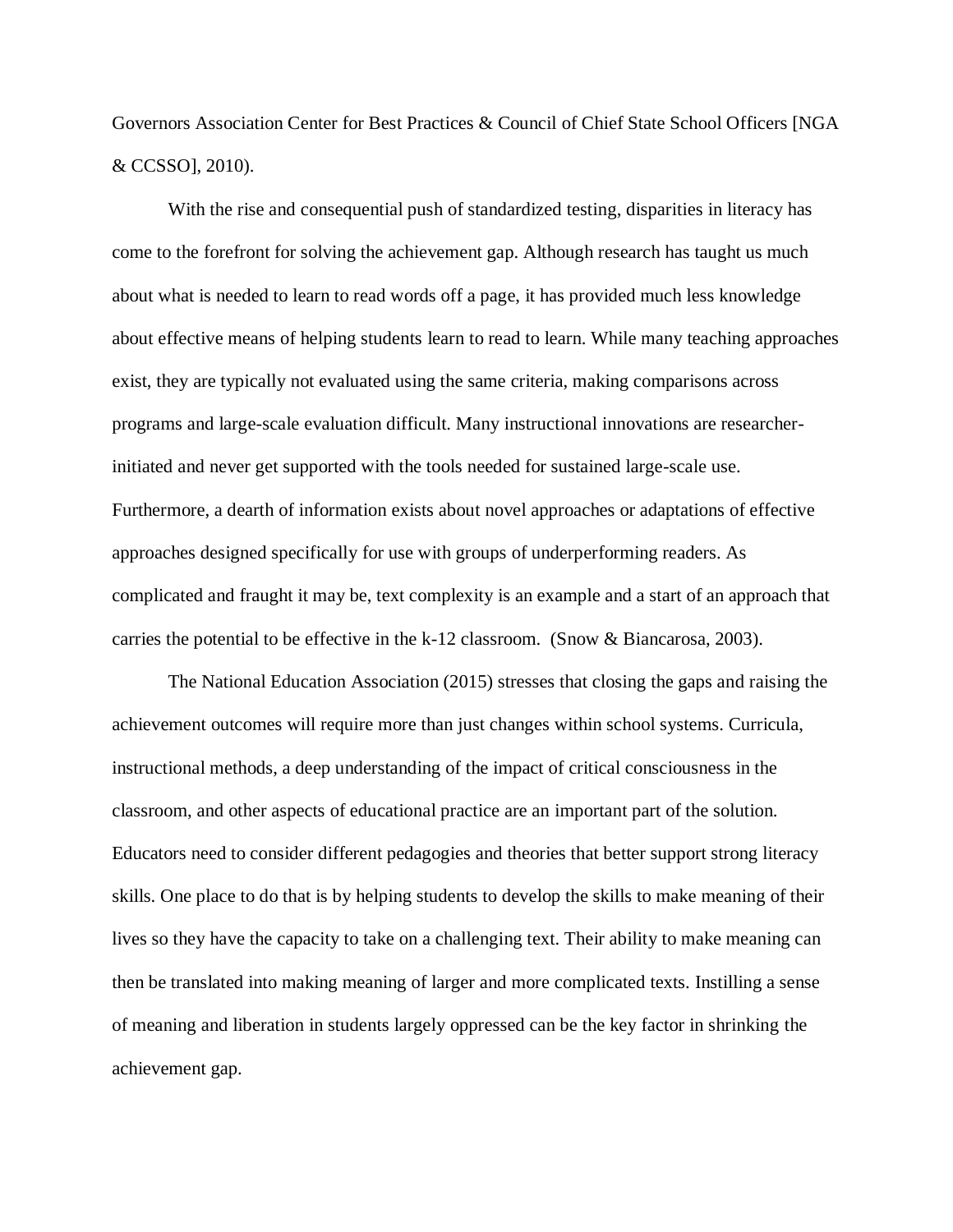If we consider the ways the Common Core State Standards, Standard 10 in particular, can be seen as an oppressive force that contributes to the widening of the achievement gap, Paolo Freire, the Brazilian Educator and activist, asks me and other future educators to resist the given tripartite model of text complexity and adopt methods of teaching that approach literacy and complex texts with a heightened sense of critical consciousness. He reminds teachers to be wary of creating an authoritarian type of classroom in both the ways of methodology and text selection.

# *Defining Text Complexity*

As defined by the CCSS, text complexity refers to "the inherent difficulty of reading and comprehending a text combined with consideration of reader and task variables" (NGA/CCSSO, 2010b, p. 43). In short, text complexity is determined solely based off of one variable: a textual element that can be measured or analyzed. Text complexity expert and researcher Elfrieda Hiebert stresses that text complexity must be separately defined and not compared with the similar concept of text difficulty: "The difficulty of a text or text feature always implies a dependent or criterion variable: the actual or predicted performance of multiple readers on a task based on that text or feature" (Mesmer et. al. 2012). In other words, the overall concept of text complexity does not focus on the individual student's outcome with a challenging text. Rather, it narrows in on which aspects (i.e. sentence length/vocab) of the text at hand makes it difficult. The focus here is on the text and not the reader. Though it remains easy and common to lump text complexity and text difficulty into the same category, it is vital to recognize the difference. By considering the reader and her needs first, text difficulty allows for better and more thought out reader-text matches. Text complexity, with its focus on texts, pinpoints the characteristic of text that poses potential problems in reading.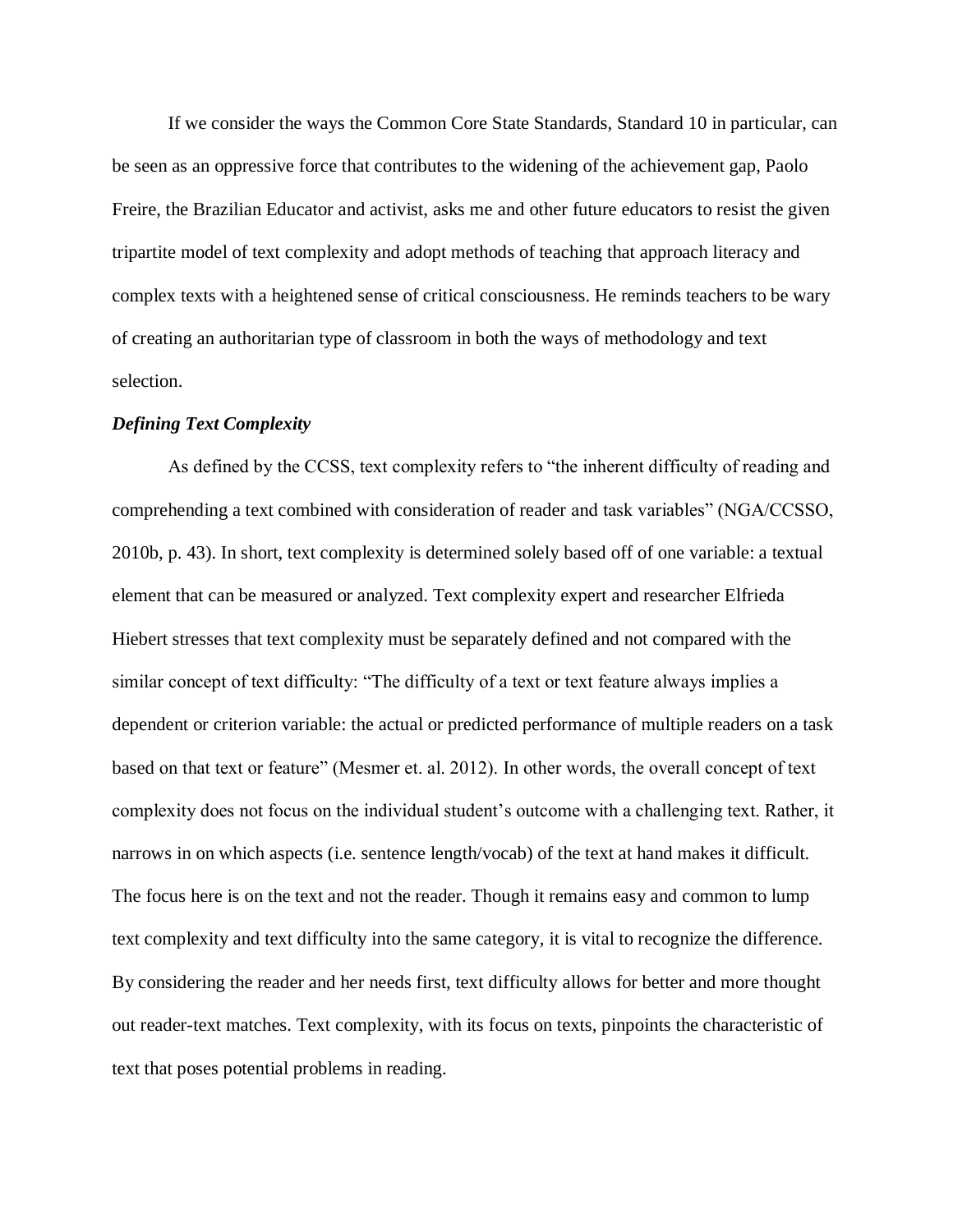Briefly, text complexity is broken down in the Common Core into 3 components: quantitative analysis, qualitative analysis, and reader and task instruction. Quantitative analysis applies to any aspect of a text that can be systematically measured, components like sentence length, number of syllables, and word frequency. Qualitative analysis of text complexity requires an "informed sense of judgement on the difficulty of a text by considering a range of factors" (pg. 6, CCSS Appendix A). Factors include: purpose, levels of meaning, text structure, and conventionality of language. Finally, CCSS define reader and task, the last component, is a measure of specific tasks designed to elicit a response. It is worthwhile to delve into each of these components with more care.

Qualitative measures require that the following components must be addressed by teachers when selecting a challenging text: layout; purpose and meaning; text structure; language features; and knowledge demands. As an attempt to help teachers navigate the confusing world of text complexity, the Common Core developed an informational rubric so both literary and informational texts can be reviewed for moments of complexity. All of the above mentioned descriptors of qualitative analysis do not have to necessarily occur at the same level of complexity. For example, a text could have simple sentences and vocabulary but carry complex themes and ideas that are subtle and thus harder to comprehend. Qualitative measures rely heavily on the teacher's ability to make a fair judgement of a text.

Perhaps the most fraught component of the text complexity formula, at least from my perspective, is Quantitative analysis. Quantitative data in text complexity has been, and continues to be, the most influential and accessible component of determining a text's complexity. Between the 19th and 20th century, over 200 readability formulas were created.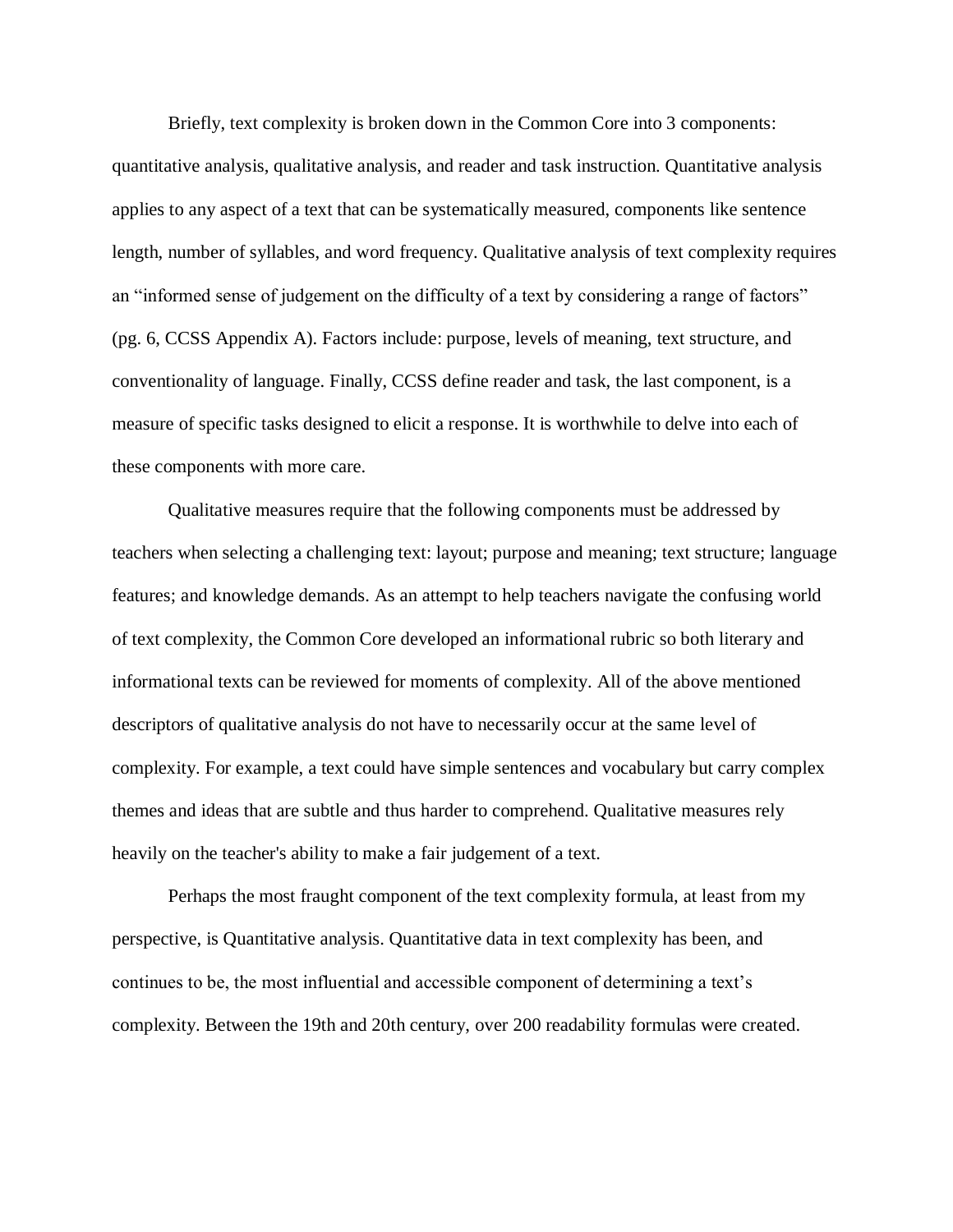These 200 readability formulas sparked researchers interest into not only understanding how difficult a book is to read, but rather, how difficult a book is to *comprehend*.

In reading theory speak, the difference between reading and comprehension is clear: reading requires only the uptake of words on the page; comprehension requires a real and personal understanding of what a text means--in all it's possible and multiple interpretations. But what quantitative data, as suggested by the Common Core, does not provide for students and teachers is the ability to identify where the complexity lies within a text so that appropriate teaching strategies can yield comprehension rather than reading. Text complexity within quantitative data lies beyond word and sentence levels. Quantitative data, or readability formulas, don't account for the match between reader and text, namely, engagement and conceptual knowledge (Heibert  $\&$  Mesmer, 2013). The quantitative element of the text complexity formula relies heavily on readability scores--subject requiring its own section that I will turn to momentarily.

The third and last factor of the Common Core's definition of Standard 10 calls for the comparison between a text and a task. Reader and Task asks for its teachers to examine and gain insight to their students as individual readers before creating selecting a text. It requires the teacher to educate themselves on *where* the complexity lies in each individual text and be able to use a range of instructional approaches flexibly. The reader and task component of Standard 10 of the Common Core requires teachers to offer higher levels of independence with less of complex texts and more guided instruction with increasingly more challenging texts.

This tripartite model was created by the CCSS as a kind of map for teachers of all grades levels to rely on when determining the appropriate text for their students. Yet Standard 10 still remains bewildering to some teachers, as not all components are always concretely defined. In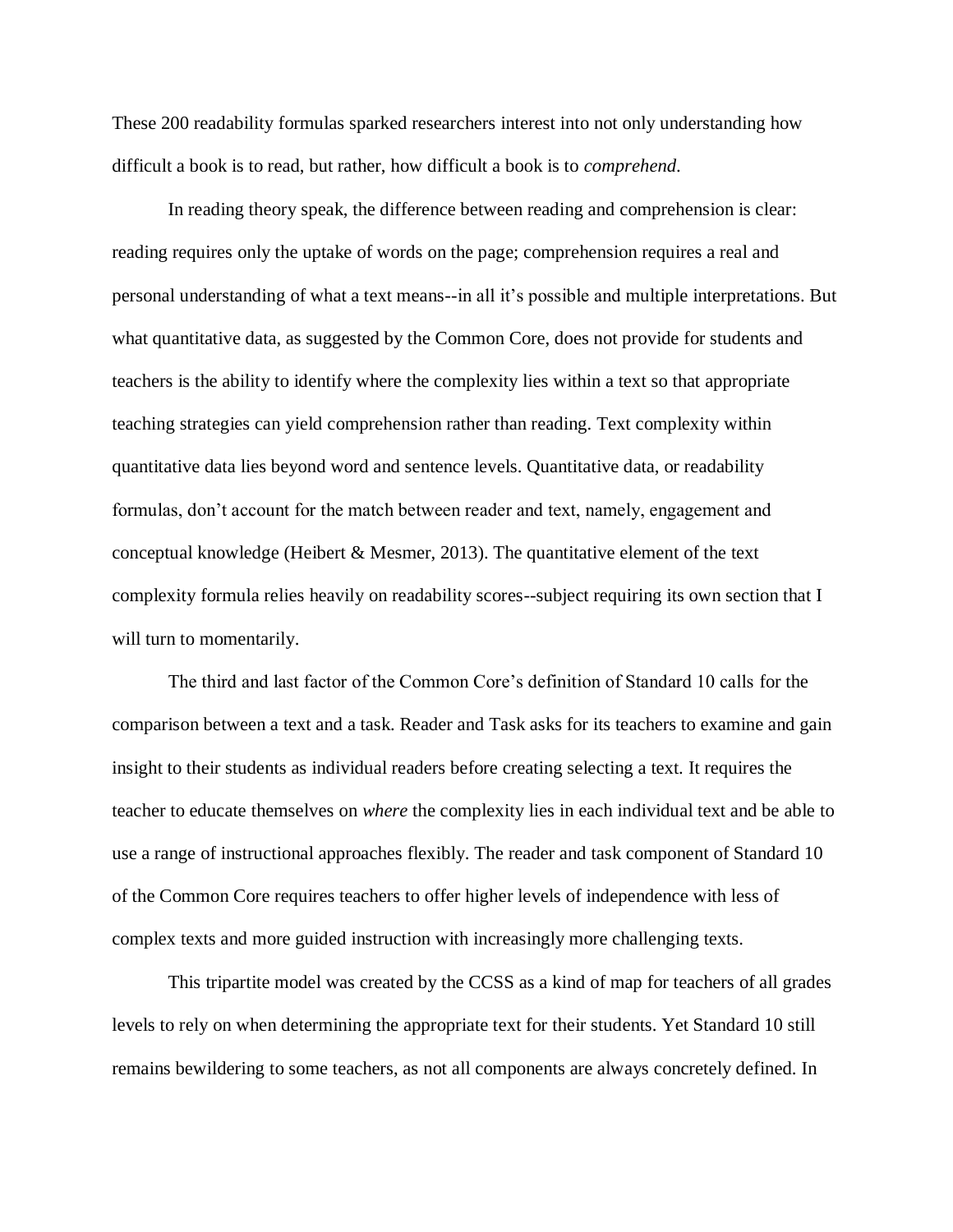"Upping the Ante of Text Complexity in the Common Core State Standards: Examining Its Potential Impact on Young Readers," Hiebert & Mesmer stress how the lack of definition as to appropriate text levels for different developmental levels has meant that teachers and students have not been focused on increasing capacity and sophistication in reading texts. The vague descriptions and imbalance in the level of guidance for the three features lead to poorer performance and assessment, potentially exacerbating the achievement gap or possibly indicating a gap where one might not be. Simply put, the model does not help teachers as it was intended to.

# *Discussion and development of reading formulas*

As mentioned in the previous section, the single biggest factor in determining text complexity is the quantitative analysis. And the single biggest contributor to quantitative data about texts is through the use of readability formulas, so much so that it is worthwhile to discuss them at greater length. Teacher and researcher Edward Fry determines readability as the "ease of reading comprehension due to the style of writing" (2002). The concept of readability was defined and studied around the beginning of the 20th century. Materials and instructional methods were thus created to help support the idea of readability, but served as unnecessary until the development of readability formulas in the early 1900's. In its simplest form, readability formulas have been used to assess written material by calculating the average number of words in a sentence, and then correlating this with the average number of sentences in each paragraph (Gray, 2012). These readability formulas make up the quantitative element of the CCSS tripartite model of text complexity.

Most development in readability research occurred between the 1920s and the early 1990s. The growth of attention to this research area was caused by the urge to emphasize quantification in developing a scientifically based curriculum. The earliest readability formulae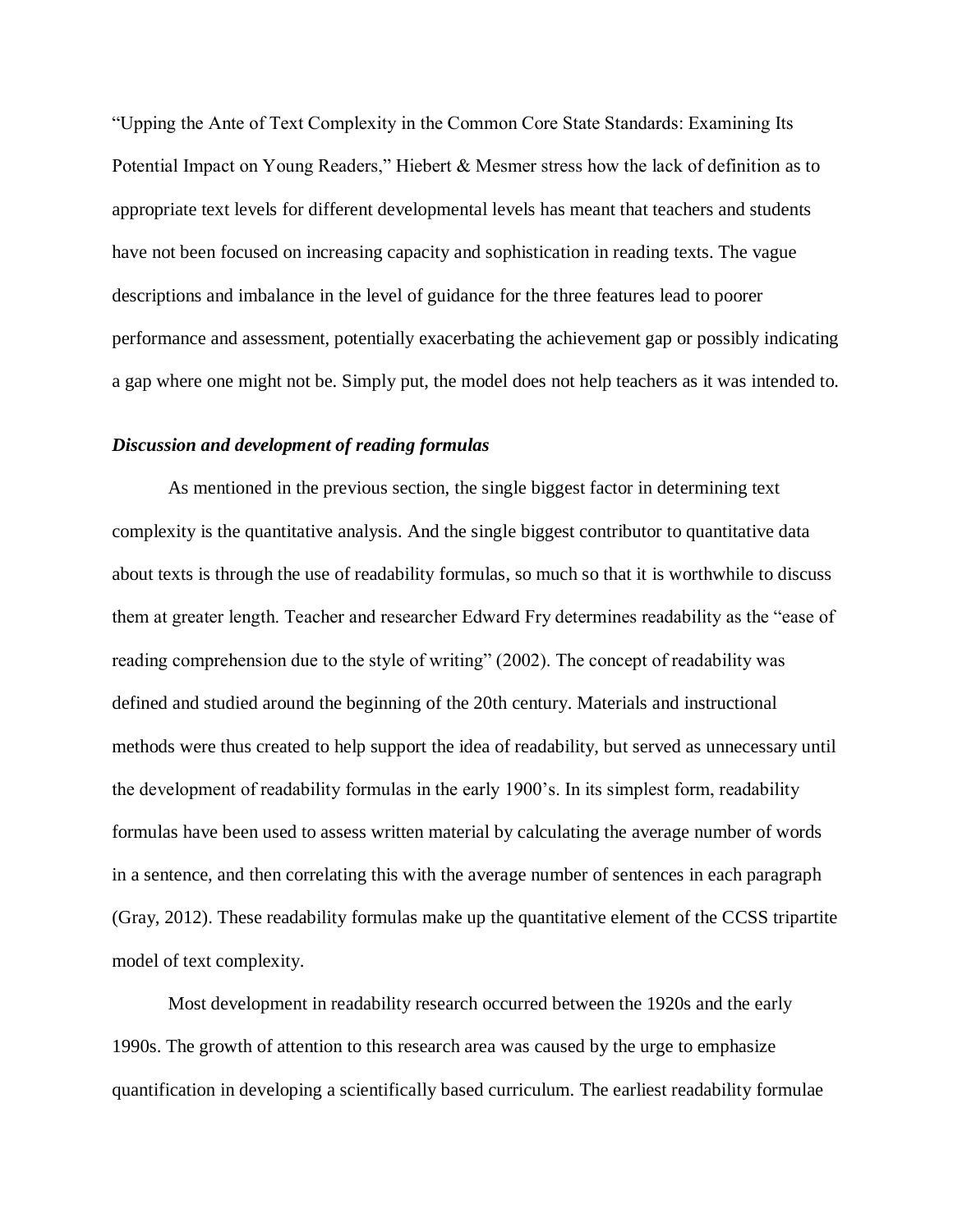were produced between 1921 and 1934, including such examples as those from Thorndike (1921) and Vogel and Washburne (1928). At that time, primary attention was given to vocabulary as the basis for predicting readability, and emphasis was placed on Thorndike's *Teacher's Word Book* as the basis for measuring vocabulary difficulties (Klare, 1963).

Readability formulas continued to develop with McLaughlin"s (1969) Simple Measure of Gobbledygook (SMOG). Chall and Dale (1995) revamped their 1948 formula, largely by updating its essential list of 3,000 easy words that had first been assembled 47 years earlier. More recently, a greater number of computerized formulas have been developed, such as the Lexile Framework (Lennon and Burdick, 2004) and ATOS (Milone, 2008). The Lexile Framework formula uses several variables, such as average sentence length and word frequency (Stenner et al, 2006). The ATOS readability formula was formed with the purpose of providing an "open" formula that would be available to the educational community free of charge and began with an extensive study of readability. It includes three variables: words per sentence, average difficulty level of words, and characters per word (Milone, 2009; Renaissance Institute, 2000). Over the years, teachers, librarians, and scholars developed a type of dependency on readability formulas to determine what seemed readable to their students.

# *Current Readability Measures and Their Limits as Tools in Text Selection*

While researchers claimed that quantitative analysis is not the only factor in determining complexity, the expansion and growth of digitized readability systems heavily influenced the world's understanding of text complexity. School publishers, districts, and states became dependent on using those systems to determine the texts appropriate for each grade level. Quantitative data tells us the average sentence length is a number, but qualitative data tells us the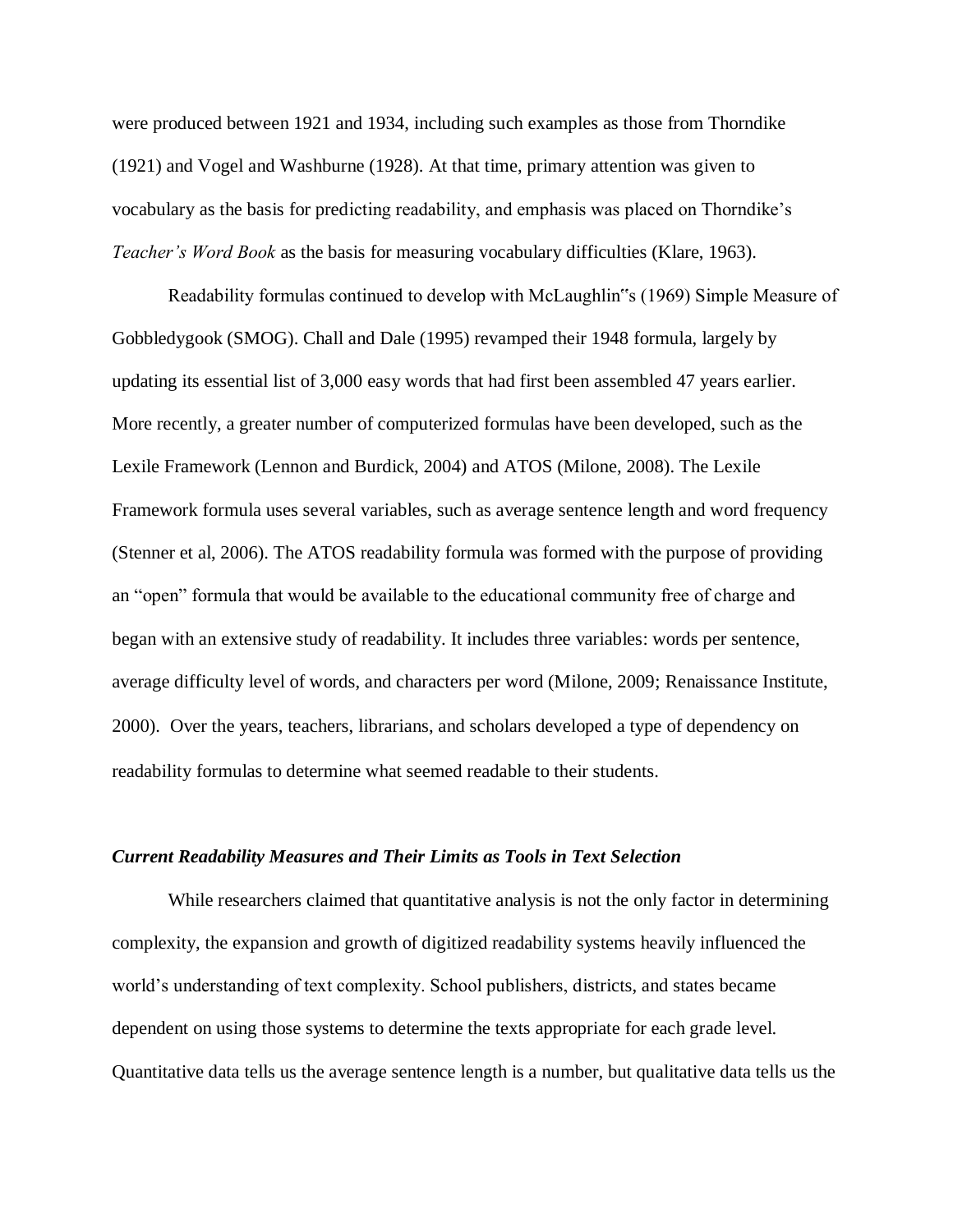nature and intention of those sentences. Further, qualitative data cannot and will not exist without quantitative. Quantitative data alerts us to the need for qualitative attention to particular features of texts. The developed 200 readability formulas sparked researchers interest into not only understanding how difficult a book is to read, but rather, how difficult a book is to *comprehend*. By the late  $20<sup>th</sup>$  century, researchers further tried to understand what it means to comprehend by fixating their approaches less on predicting the difficulty of a text, and instead focused on how a text affects readers' cognition.

Today, five readability formulas remain in general use: Lexile Framework for Reading, The Flesch Reading Ease Readability Formula, The Flesch-Kincaid Grade Level Readability Formula, The Dale-Chall Readability Formula, and Gunning Fog Index (or Fog) Readability Formula. All formulas, Lexile Frameworks in particular, are easily-accessible online. These five formulas have continued to make such an impact on today's classroom that publishers of instructional materials rely on them to determine their recommended curricula. For example, the Scholastic Corporation, a multinational publishing, education, and media company known for recommending and distributing books to teachers and parents, determines grade-level texts through Lexile measures.

With the five major readability formulas dominant in the industry and accessible to all educators, large education corporations are still pushing for the development of bigger and better equations. Most recently, Pearson Education, a large (arguably the largest) education publishing and assessment company, developed a new quantitative system of analysis to measure text complexity called Reading Maturity Metric (2012). The reasoning behind this development includes a noticeable decrease in students' ability to read independently: "Correspondingly the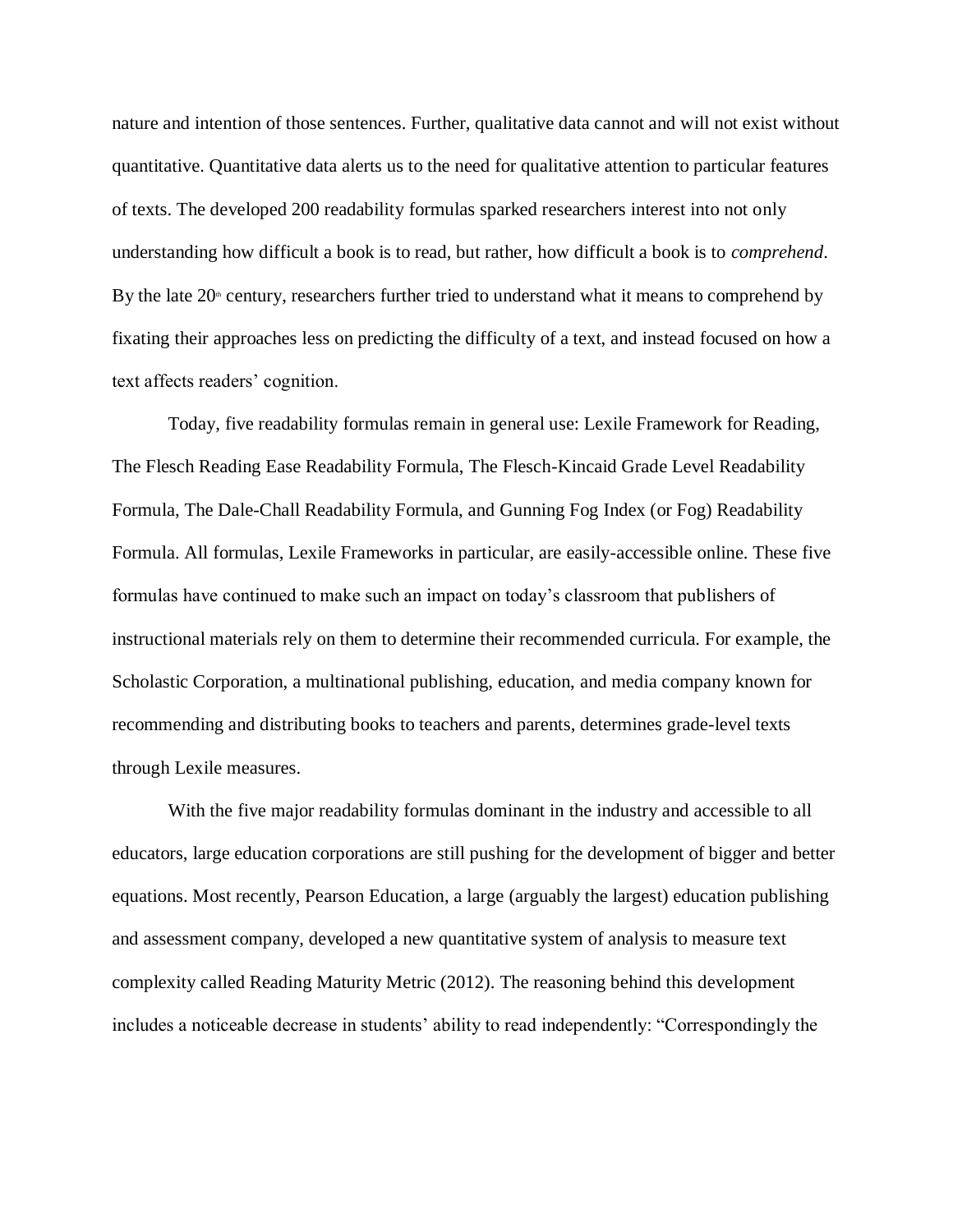standards also cite research showing a decrease in students' ability to read independently over many past years" (Landauer & Way, 2012).

Typically, readability measures have focused on two variables: word frequency to represent vocabulary difficulty and sentence length to represent complexity in organization. Lexile measures were considered the most reliable measures around the 20th century because of its ability to simultaneously measure frequency and sentence difficulty. However, more recent readability measures have ramped up their computational models and methods. In order to up the ante on all the previously developed readability measures, Pearson's RMM calls for the combination of linguistic analysis with word frequency and sentence length. With this integration of the linguistic component, simulating word and passage meaning has become swifter and more precise: "One variety based on modern computational linguistics, counts and analyzes a much wider range of potentially important linguistic components. Another new approach simulates the ways that words and passages acquire and use word and passage meaning. Pearson's Reading Maturity Metric combines the two" (Landauer & Way, 2012). The combining of the old approaches towards readability with Pearson's upgraded linguistic component gives RMM an edge; teachers are likely to put more faith and trust into RMM because of its supposed increase in predictive power of measurement.

While Reading Maturity Metric has the ability to increase the power of predictive measure and ease teachers' role of having to correct errors in writing, spelling and syntax prior to model application, RMM still does not guarantee a one hundred percent correlation with the appropriate grade to passage level. In their 2012 article "Improving Text Complexity Measurement through the Reading Maturity Metric," Landauer and Way review RMM's functionality and conclude that the standard deviations of grade levels predicted by both the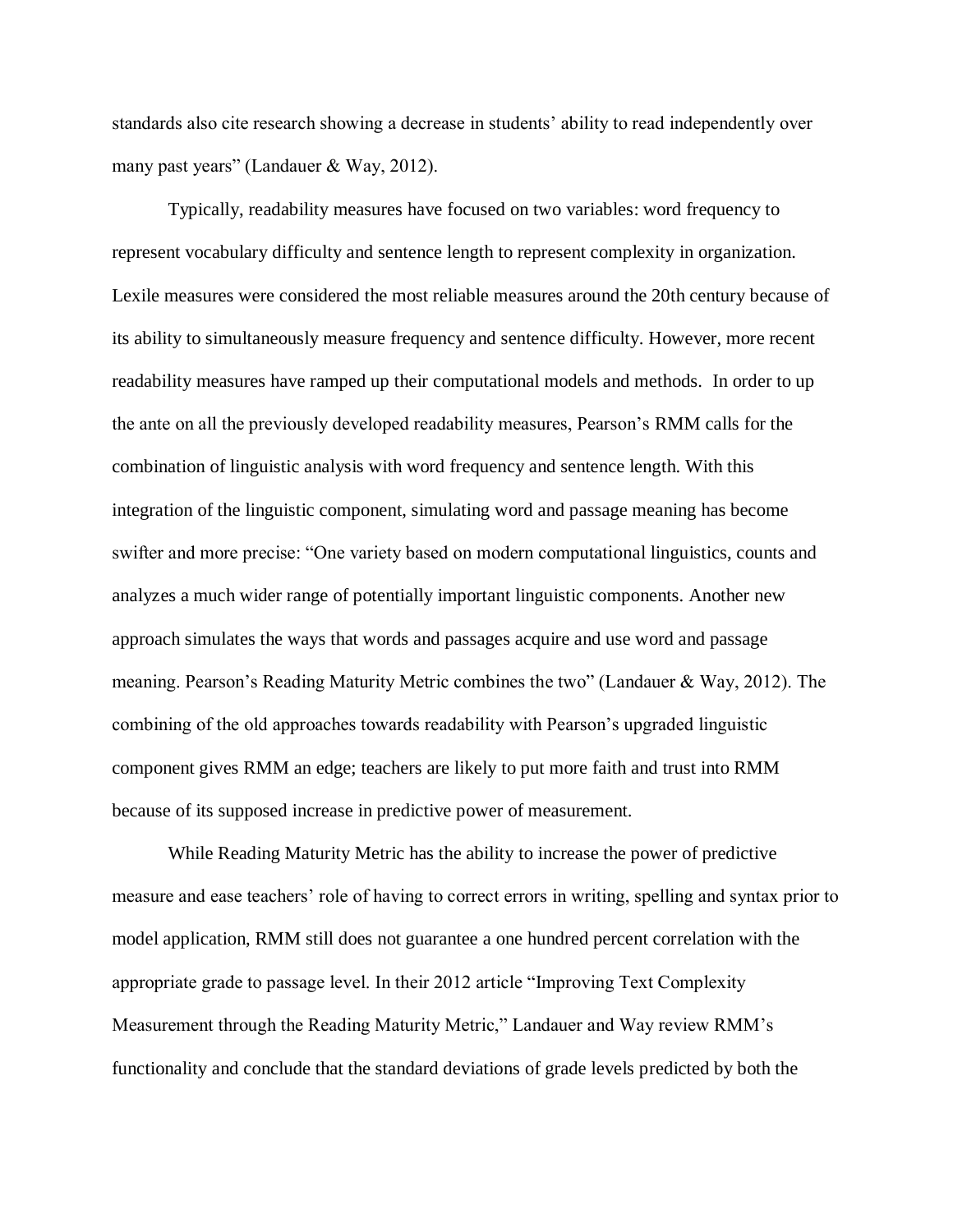RMM and readability formulas were lower than the actual grade level standard deviations (2012). The primary obstacle for the RMM is a two-fold: First the linguistic feature of RMM has difficulty separating the differences between literary and informational texts, creating a similar, insufficiently analyzed result. Second, the overall score of RMM does not always reflect the rigor needed to prep students for college level texts. Landauer and Way suggest creators and producers of the Reading Maturity Metric consider which roles of texts are needed for readiness, rather than only its "reading difficulty".

Reasonably, educators make decisions about texts that appropriately meet their classroom's level of understanding. A general assumption exists that fourth grade materials are more challenging than third grade materials and so on, but how accurate a teacher is when trying to select a text that best meets their students' reading abilities gets complicated. For instance, trying to find a text for students who struggle to read creates limitations in selecting something "grade-level" appropriate. Having to go a grade-level below the recommended for those struggling students' disputes the reasoning and logic behind curriculum publishers and the publisher's use of one or more readability formulas for determining text difficulty (Begeny & Greene, 2013). Though the act of going below the recommended grade-level may allow the student's overall understanding of the text to increase, the issue of stifling and minimizing the student's reading progress still exists. In both situations, teachers are making instructional decisions primarily based on levels of displayed readability, yet cannot be assured that the represented levels will guarantee meaningful results.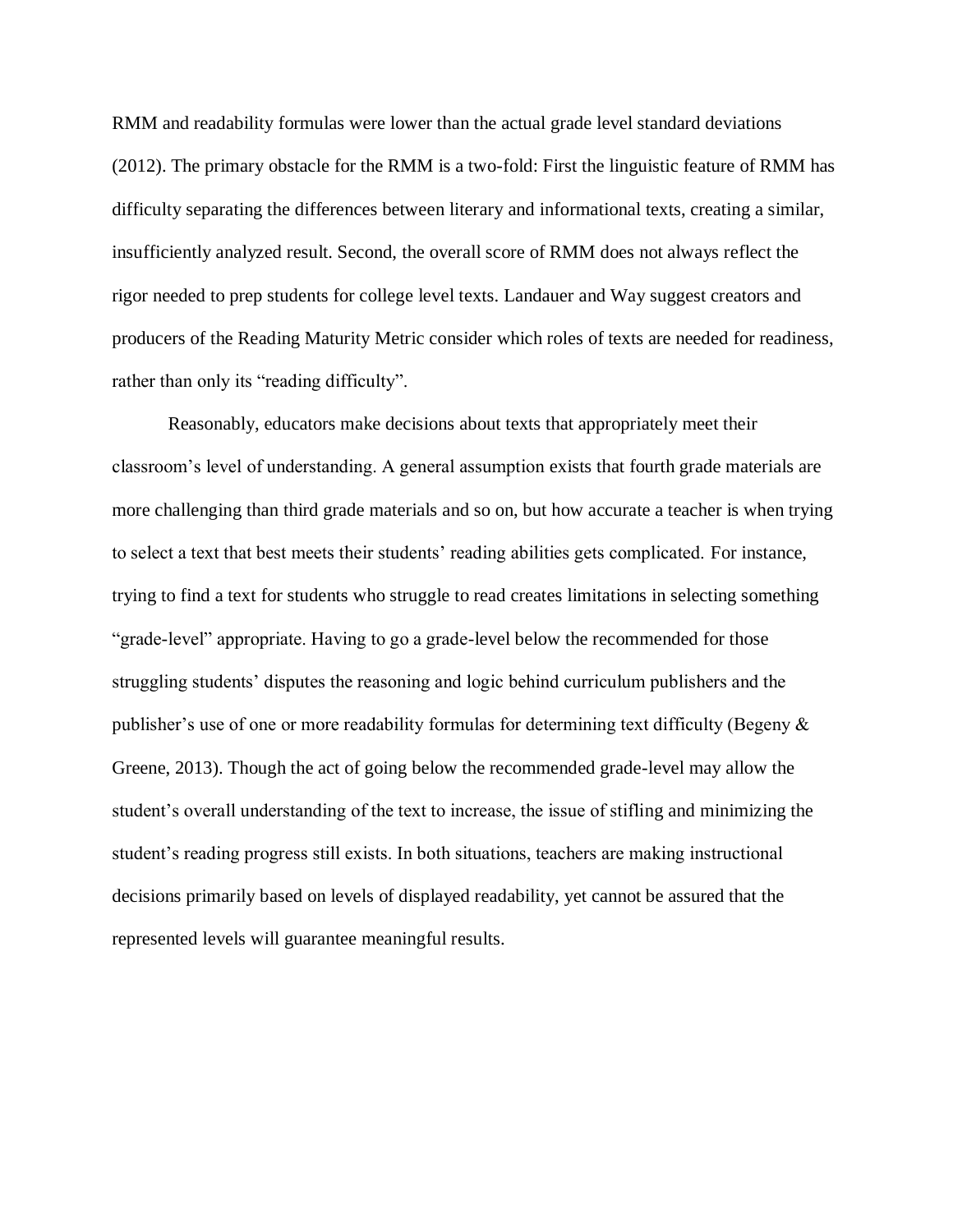# *Reading Theory vs Text Complexity: A Different Way to Think about Strong Reading*

Conventional reading formulae measures the average sentence length and word length to provide an "appropriate" grade level score. A grade level of reading material typically relies on one or more readability formulas to measure a text's difficulty depending on specific text characteristics. Briefly, readability formulas are good indicators of telling us what conspicuous parts of a text might be too much or too little for students' understanding. However, they obtain the adverse ability to prompt teachers towards selecting materials from curriculum publishers that rely on readability formulas to level reading materials. Consequently, students are assigned material that may be inappropriate for their level of ability--minimizing their reading progress.

The problem still remains that teachers are making instructional decisions based on purported levels of readability, not guaranteeing that these levels represent meaningful differences (Begeny & Greene, 199). The bewilderment educators face with determining the appropriate text and instruction from readability formulae calls a pressing question to the forefronts: where do we go from here? If readability measures are the most favorable form of determining a text's complexity, then what other options remain available for teachers to depend on? One resolution, the fundamental component of my research, is for reading theory and theorists to enter the conversation of text complexity.

The 200 developed readability formulas sparked researchers interest into not only understanding how difficult a book is to read, but rather, how difficult a book is to *comprehend*. In reading theory speak, the difference between reading and comprehension is clear: reading requires only the uptake of words on the page; comprehension requires a real and personal understanding of what a text means--in all its possible and multiple interpretations. Reading theory takes on a different approach when it comes to text complexity because it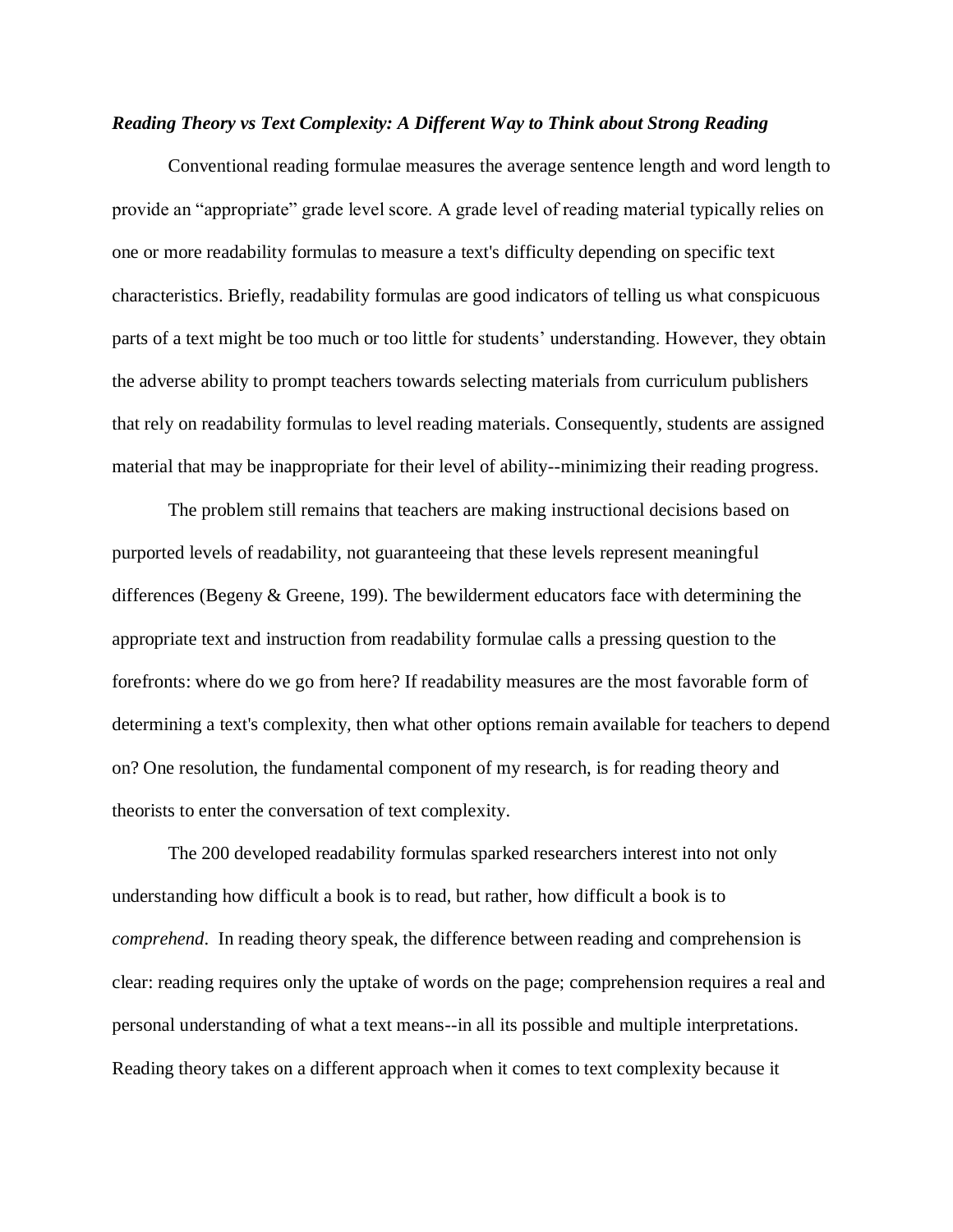handles it in a more qualitative manner. With a focus of what readers do with texts instead of what texts do to readers, reading theory serves as a holistic approach to understanding students' struggle when stomaching a difficult text instead of seeing students as independent variables in a large, complex literacy equation.

Popular and notable literary theorists like Wolfgang Iser, Louise Rosenblatt, and Frank Smith advocate for a more thoughtful approach towards reading through theory. In his 1978 text, *The Act of Reading,* Wolfgang Iser stresses the process of reading as a construction of meaning between both the reader and the text: "As meaning arises out of the process of actualization, the interpreter should perhaps pay more attention to the process rather than the product." (Iser, 18). For Iser, meaning is not an object to construct in a text but rather an action that occurs when the reader and the text work together. Moreover, Iser argues for meaning to come into play through the interpreter's own self-actualizations, experiences, and realizations. As Iser and other reading theorists argue, true, authentic reading happens when the teacher, the text, and the reader allow for different connections to readings: "Each actualization therefore represents a selective realization of the implied reader, whose own structure provides a frame of reference within which individual responses to a text can be communicated to others." (Iser, 37). What Iser demonstrates in his text is the power of reading theory possesses in regards to understanding what makes a text challenging for the reader, and why what the reader brings to the table matters in the text complexity formula.

Text complexity is informed by reading theory in the way it measures and comes to define how we *comprehend* a text. Reading theory has had its shifts and changes from Dole et al.'s traditional view of reading (1991) where novice readers acquire a set of hierarchically ordered sub-skills that sequentially build toward comprehension ability to cognitively based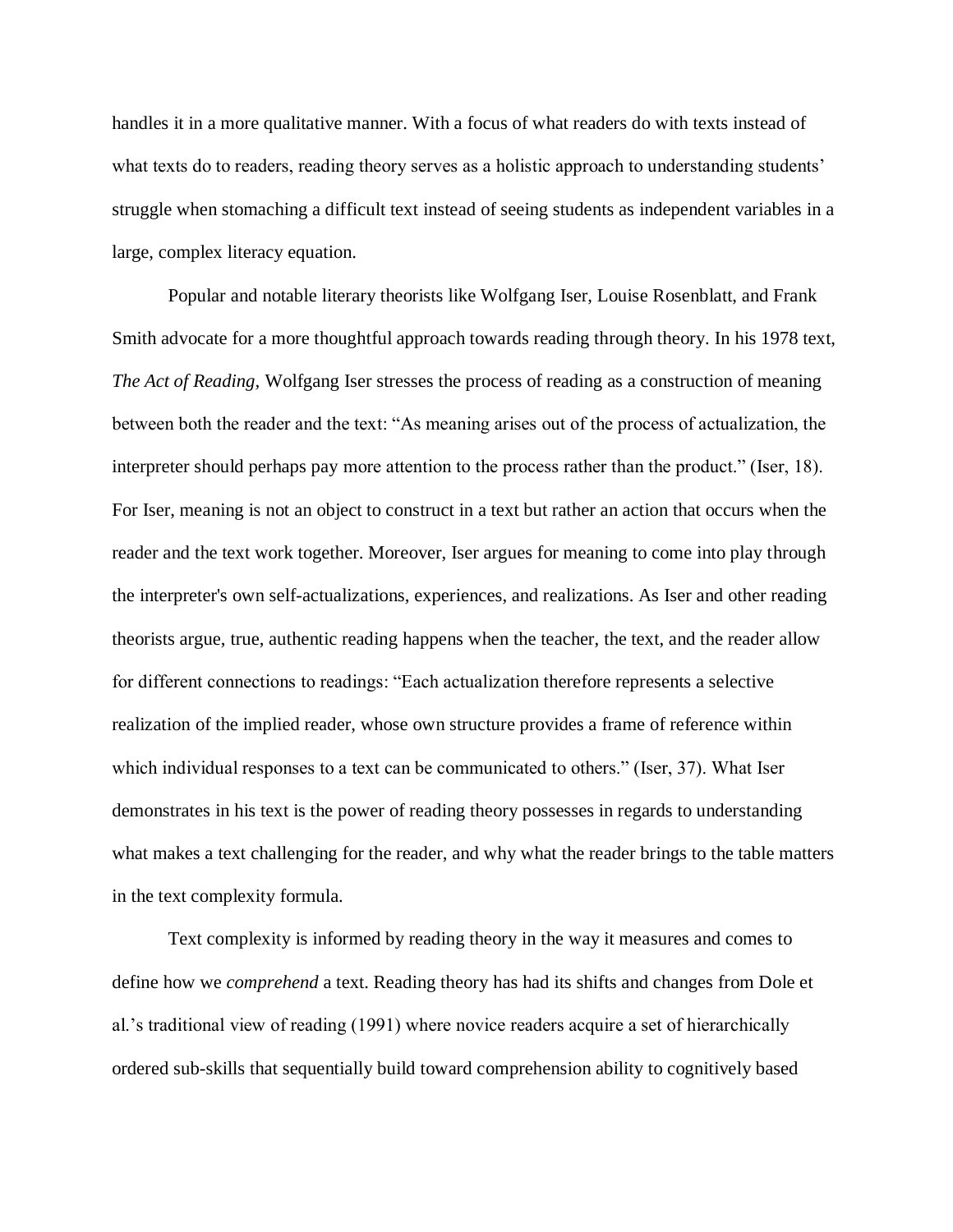views of reading comprehension that emphasize the interactive nature of reading between text and reader, and the constructive nature of comprehension. Ultimately, reading theory when allowed to figure into the selection of texts for students and classrooms has the ability for the teacher to see *how* and *where* a student might slip up with a text--not to eliminate those areas of difficulty, but to create supportive pedagogies that allow the student to rebound from them. Such a relationship to text complexity suggests that readers grow when challenged with difficult texts. Understanding reading theory as part of the text complexity equation means being able to give students the literacy skills to succeed--skills like classifying, sequencing, compare and contrasting, determining cause-effect, summarizing, hypothesizing, and predicting, inferring, and concluding.

Aside from selecting texts from companies' dependent on readability formulas, educators also rely on readability formulas and measures to create assessments and instructional materials. Following the notion that different grade-level texts vary in text difficulty, teacher's decisions of assessments are similarly affected. Due to the uncertainty of predicting student reading abilities, readability formulas are not a sound choice for teachers to rely on solely in their creation of assignments. Because assignments, ones that are rooted in meaning and purpose, allow for students to produce a more consequential response. Theorist Louise Rosenblatt argues that, "[an] assumption of an aesthetic stance does not depend entirely on the cues offered by the text, but depends also on the reader's being prepared to act on them. The reader does not simply reflect the text." (Rosenblatt, 83) Assessments based off assigned texts in the classroom must ask for more than mere reflection. They rely on the teacher's knowledge and understanding of the class's ability and potential to comprehend what parts of a text might cause uncertainty.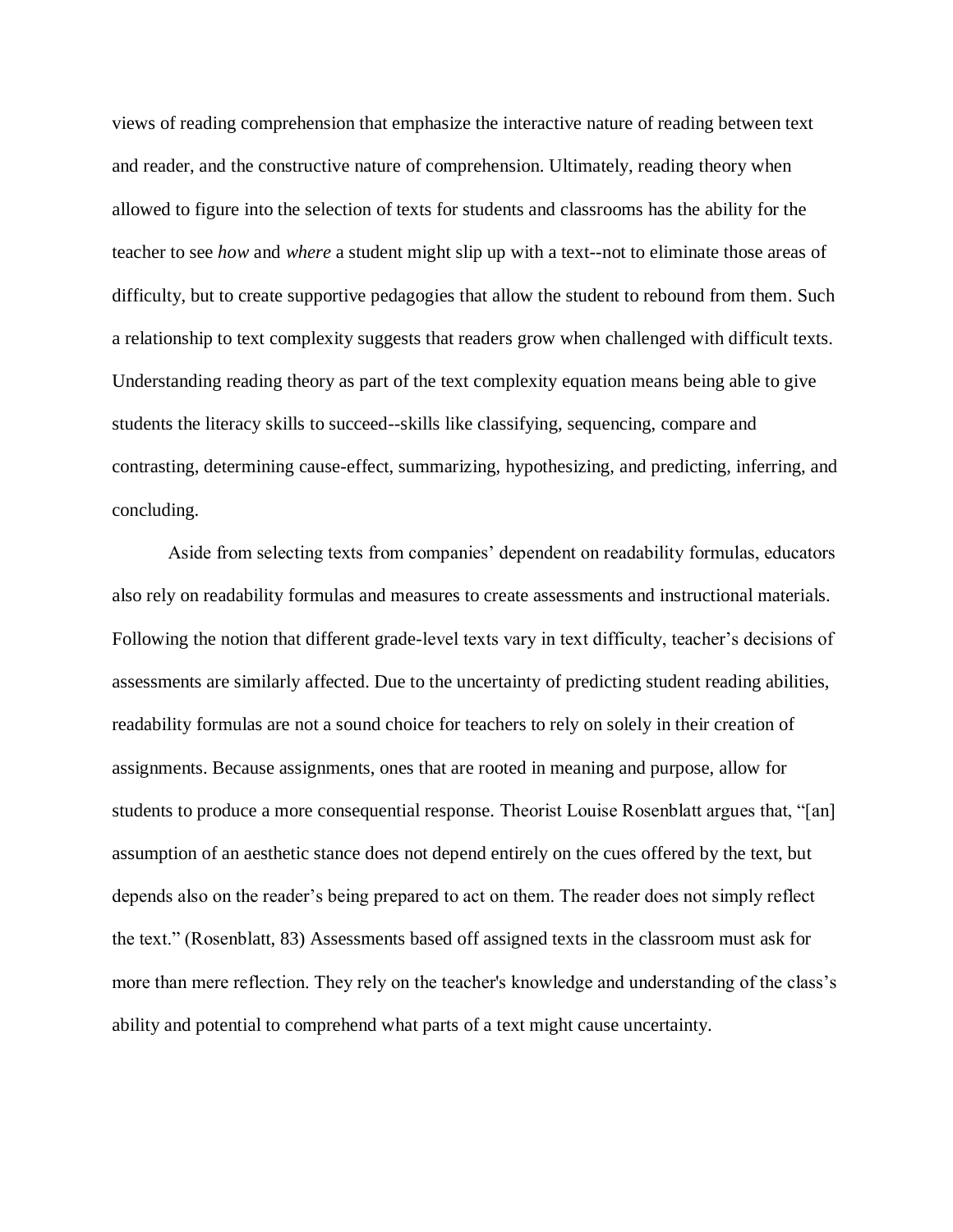Relying on quantitative systems of measurement for selecting texts in the classroom equally neglect the teacher's role and responsibility of taking students' cultural context into consideration. For example, John Steinbeck's *The Grapes of Wrath,* scores a 5th grade reading level according to Lexile frameworks: suggesting that the text is uncomplicated and uses a conventional story structure with few abstract words. However, it is possible that children, say, of migrant worker families, families who are socio-economically at-risk, or, more pointedly, students identified at the losing end of the achievement gap, might bring insights to the novel that middle class or suburban counterparts would either skip over or ignore.

This is considered a major loss in the realm of literacy on account of limiting students to bring their own life experience into the classroom. In her 1938 text, *Literature as Exploration*, Louise Rosenblatt argues that even the newest readers must encounter literature that leaves room for personal experience: "He, too, must draw on his past experience with language as the raw materials out of which to shape the new experience symbolized on the page" (Rosenblatt, 25). Drawing on past experiences in the involvement of reading literature matters in how it allows for the reader to make greater meaning and comprehension of both the text at hand, and in their own lives.

In their 2014 article "Text Complexity," Goldman and Lee hope instructors of text complexity understand that the "importance of conceptualizing difficulties in reading comprehension in the intersections among features of texts, the demands of tasks, the recourses that readers bring, and the broader sociocultural contexts under which reading comprehension takes place" (4). The issue of socio-cultural context merged with the topic of text complexity within the literature classroom calls upon much more than just deciding on one archetypical theme. Instead, it is how one reacts differently to one theme and what criteria should be used to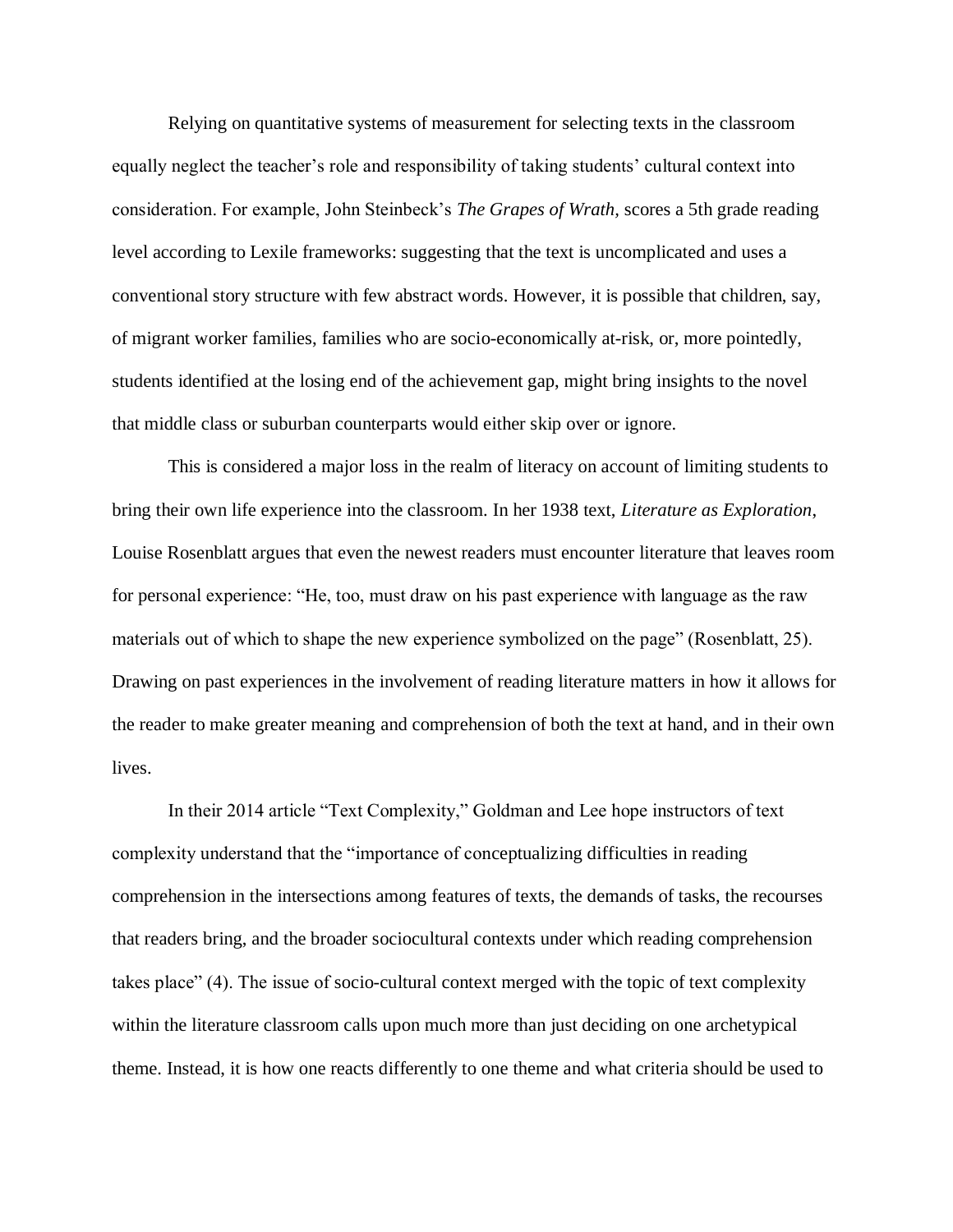determine the level of complexity within these themes. Looking at it from a cultural lens, children from different cultural communities can bring different repertoires for wrestling with different thematic complexities. It ultimately becomes the school and educators job, not the readability formulas, to recognize the diversity of their student population, and select texts that will both resonate with the students' cultural background, and pick texts with themes that encourage students to understand their own experiences in light of those themes--reading theory suggests that this is where true literacy resides.

## *How is text complexity oppressive to teachers and students?*

While the main goal of the Common Core is to raise achievement levels in all students across each state, the suggestion of a narrow curriculum leaves little room for teachers to expand and explore different teaching methods. In a review of the writers and careers of the CCSS, Mercedes Schneider concludes that only 5 out of 15 writers for the ELA standards workgroup have actual *experience* in the classroom: "My findings indicate that NGA and CCSSO had a clear, intentional bent toward CCSS work group members with assessment experience, not with teaching experience, and certainly not with current classroom teaching experience." With Standard 10 being the direct result of a non-desirable achievement score (ACT, 2006), text complexity thus becomes a symbol of assessment. By reviewing its history and contributors, it is not difficult to see the Common Core as an oppressive force. Standard 10 is the direct result of a non-desirable achievement score (ACT, 2006), text complexity thus becomes a symbol of assessment--and to a certain extent--of oppression.

The role of the teacher is crucial in the understanding of text complexity and in the closing of the achievement gap. As Paolo Freire points out, the beginning point of a liberating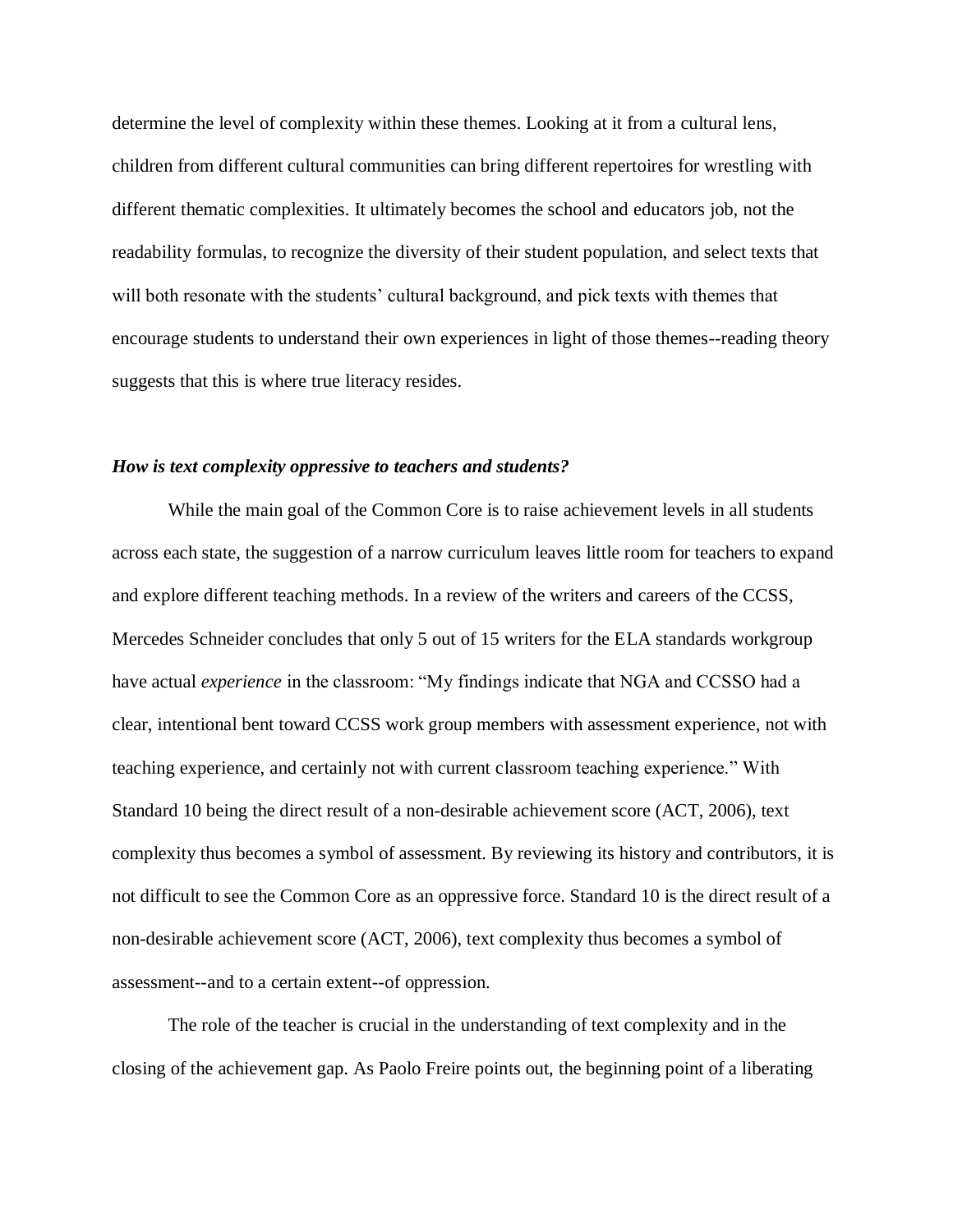education lies in bringing both the student and the teacher together**:** "Education must begin with the solution of the teacher-student contradiction, by reconciling the poles of the contradiction so that both are simultaneously teachers *and* students" (Freire, 72). The development of the ELA frameworks and Standard 10 of the Common Core neglects to reconcile the student and the teacher. The lack of contributing knowledge from persons with *real* classroom experience is the starting place to challenge both text complexity and the Common Core. If it is the ultimate goal of the Common Core to see achievement across all student populations, they must start by adding more teacher contributors to bridge the gap of experience and assessment.

In *Pedagogy of the Oppressed,* Freire refutes the idea of the Common Core in his discussion of the banking concept of education. To Freire, the concept of a banking education is when the teacher embodies the role of the "depositor" and fills each student with information that ultimately serves little purpose or meaning. In the long run, this concept of banking education further "dehumanizes" the student and sets them further off the path of liberation. In order to resist putting their students further behind on the scale of achievement, educators "must abandon the educational goal of deposit-making and replace it with the posing of the problems of human beings in their relations with the world." (Freire, 75). Following the notion that the CCSS hopes are for each student to "master" each recommended standard by the end of each grade level, it can be determined that they follow and encourage the banking method. The Common Core thus embodies the role of the oppressor over educators, which in turn, creates oppressive teachers. Teachers are held hostage by the Common Core to produce students that meet the standards. Failure to do so puts blame on both the teacher and the student. There is no space for risk and recovery for students learning to read and, thus, limits what Freire would call authentic thinking. Education initiatives like Standard 10 of the Common Core encourage teachers to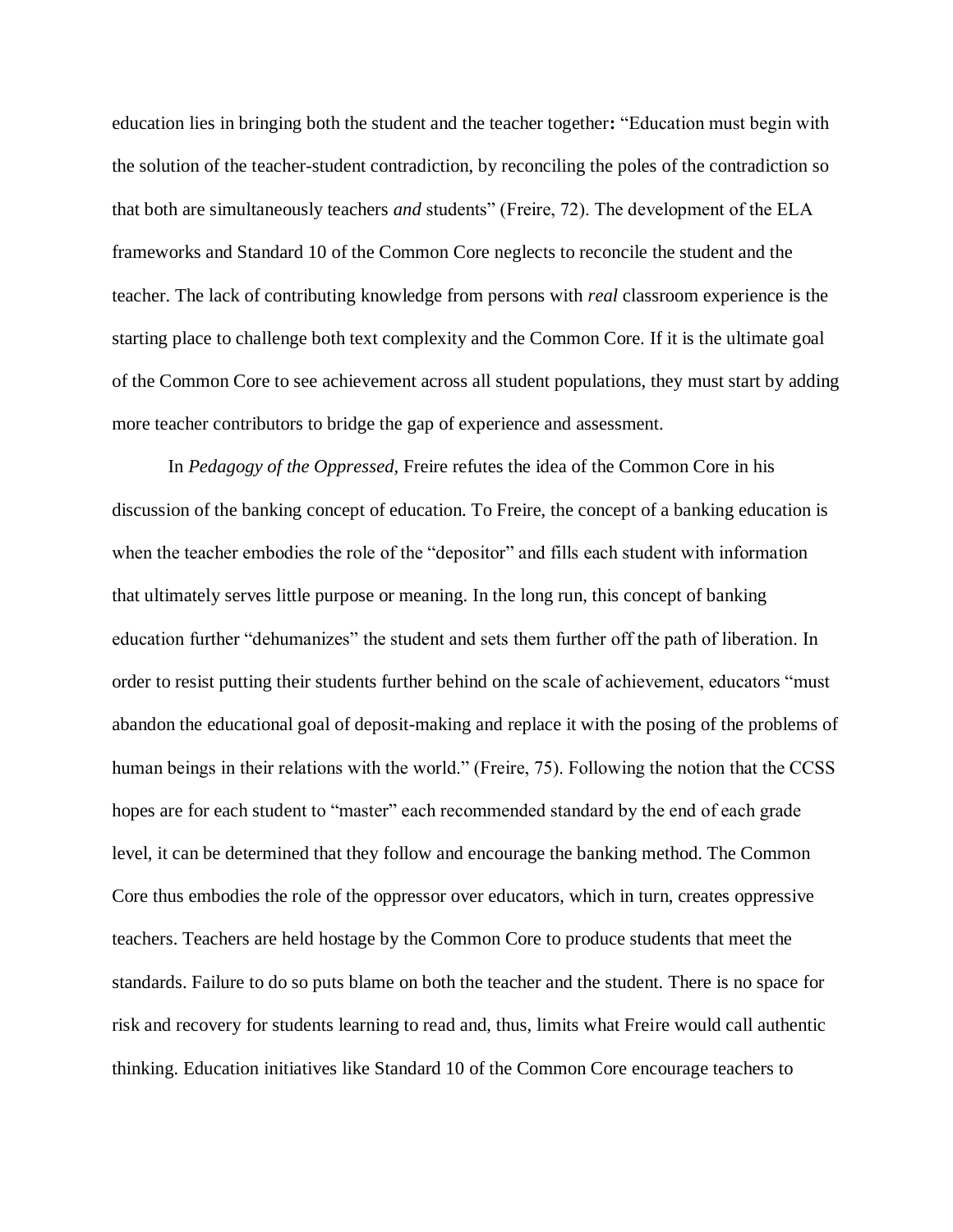assume a dominating role in the classroom; it is only when both education initiative contributors and teachers of the Common Core recognize the dehumanizing power of the presented standards then steps towards teaching methods of consciousness and cognition instead of transferals of information be made.

In order for student achievement to exist across all populations, Paulo Freire tells us that educators must call for the Common Core to take authentic thinking into account. Throughout *Pedagogy of the Oppressed,* Freire stresses the dangers of limiting students' ability to make their own claims and interpretations of information: "The educated individual is the adapted person, because she or he is a better 'fit' for the world. Translated into practice, this concept is well suited to the purposes of the oppressors, whose tranquility rests on how well people fit the world the oppressors created, and how little they question it" (Freire, 76). With a wide majority of Common Core contributors remaining outside the classroom, it can be determined that they gain some benefit knowing their jobs are secured by the consistent underperformance of students. Further, an advantage exists in encouraging teachers to comply with the banking method.

Freire suggests that only when teachers allow room for dialogue, conversation, and *true*  communication to enter their classroom then students will be able to make their first strides towards achievement: "Authentic thinking, thinking that is concerned about *reality,* does not take place in the ivory tower isolation, but only in communication. If it is true that thought has meaning only when generated by action upon the world, the subordination is students to teachers becomes impossible" (Freire, 77). Here, Freire argues that the Common Cores promotes isolated and oppressive ways of instructional methods. Moreover, he stresses that teachers should approach standards with open minds (and semi-closed mouths) so that students can apply meaning to their lives and educational careers through authentic thinking.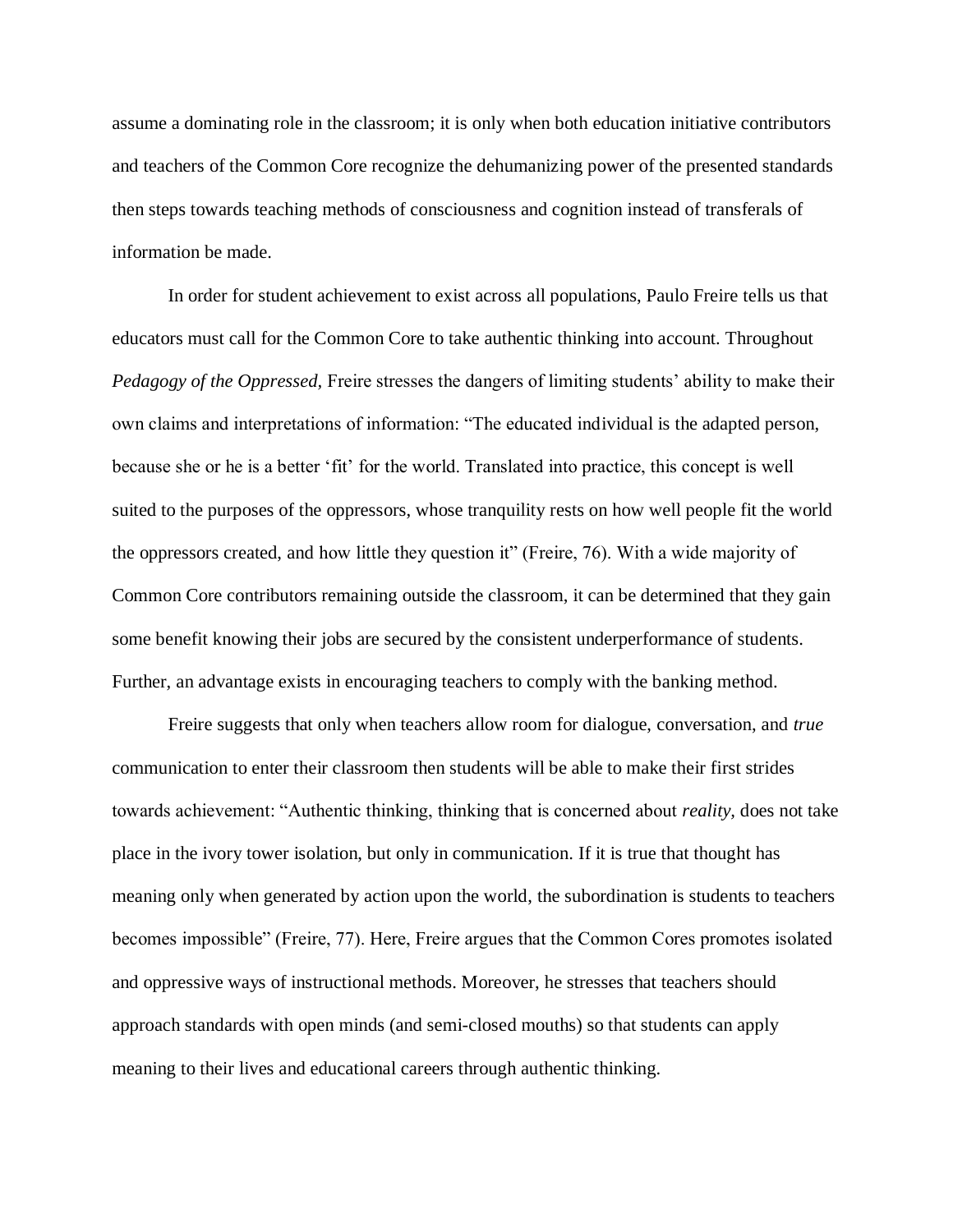Freire further challenges a standard like text complexity and the Common Core as a whole by determining that the supposed purpose of both--to help students achieve--is false and disheartening. To Freire, no oppressor sets out to help the oppressed without reducing their lives to objects in order to better themselves. Following the notion that the Common Core and all of its contributors are the oppressors, it can be argued that text complexity is just a part a larger education initiative that is set on profit gains and a materialistic concept of existence: "Money is the measure of all things, and profit the primary goal. For the oppressors, what is worthwhile is to have more--always more--even at the cost of the oppressed having less or having nothing. For them, *to be* is *to have* and to be the class of the "haves" (Freire, 34). With the majority of writers of the Common Core being workers for large testing companies (ACT, College Board, PARCC), their ultimate motives for advancing student achievement are called into question.

In *The Reader, The Text, The Poem* Louise Rosenblatt similarly stresses the oppressive impact of standards like the Common Core and the sincerity of treating reading as process; in order for it to truly work, we must handle it with love and care. Engaging a reader is no easy task, but what teachers tend to forget, as Rosenblatt reiterates, is to allow their students to be active participants in the creation of meaning in a text: "the reader's creation of a poem out of a text must be an active, self-ordering and self-corrective process." (Rosenblatt, 11). Systems of measurement like Lexile scores and Reading Maturity Metric (RMM) leave little to no room for students to with fail with a text and to later recover. Their motive to produce a numerical representation of difficulty with a text creates reluctant students and teachers. Readability formulas have only made the concept of text complexity easy for the outside onlooker. Rosenblatt discredits readability formulas and quantitative systems of analysis as a whole by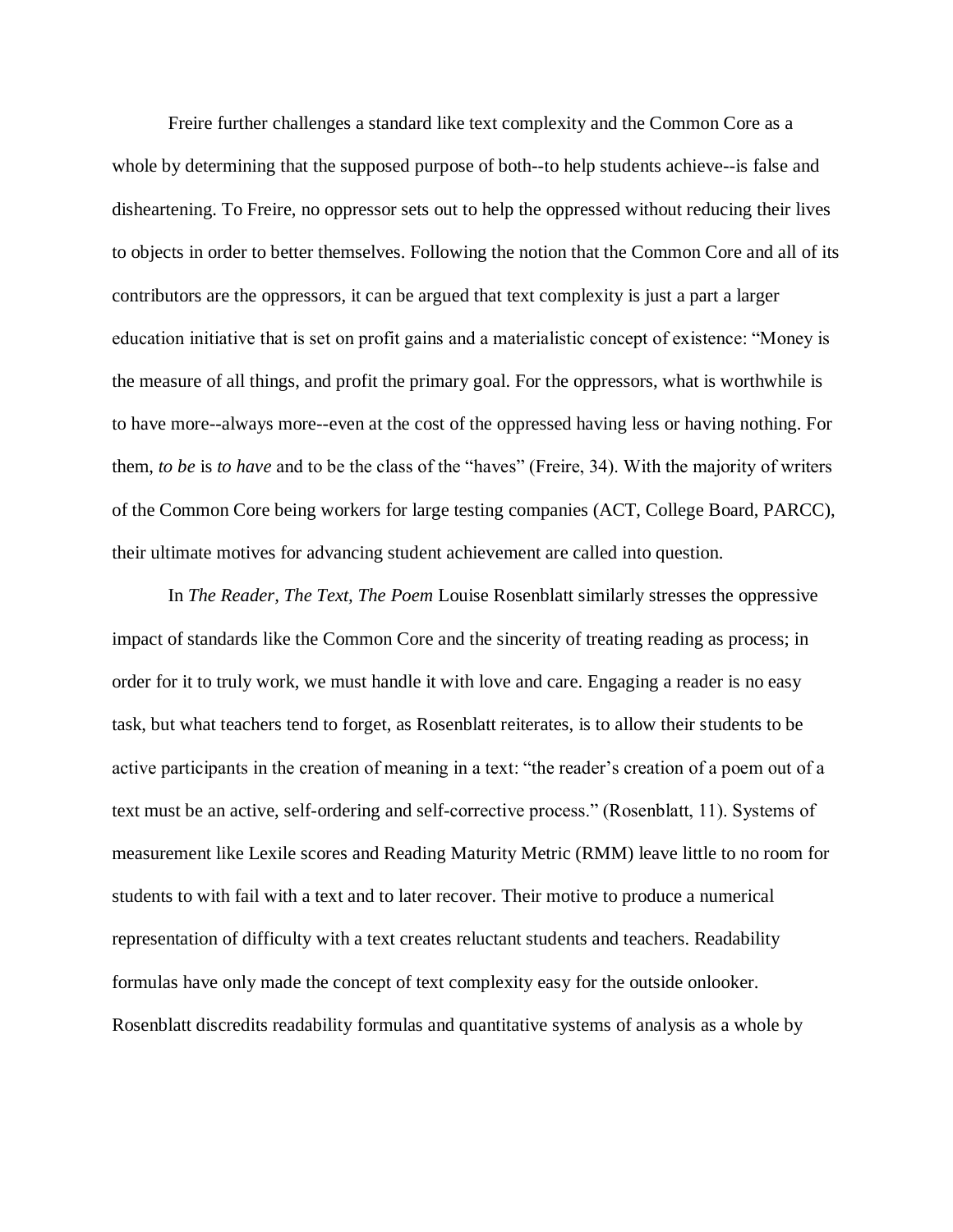acknowledging literacy as a system that requires students as active participants and where literacy means to engage in the struggle to make real and relevant meaning.

The act of self-correction serves as the most convincing strategy for students' to adopt in their process of approaching a challenging text. As Louise Rosenblatt explains in a study of experienced reader's responses towards Robert Frost's "It Bids Pretty Fair," readers will not always follow a text in sequential order: "We have seen how the interpretation even of a brief quatrain did not proceed in a linear fashion, phrase by phrase, line by line, but consisted in subtle adjustment and readjustment of meaning and tone, an effort to achieve a unified and coherent synthesis. The text itself leads the reader toward this self-corrective process" (Rosenblatt, 11). Adjustment and readjustment are natural parts of the reading process that go unlooked by readability measure formulas. Here, Rosenblatt stresses that even those who have a wider and more long-term experience with literature struggle sometimes to find meaning within a text. Readability measures fixate on eliminating the self-corrective process by telling teachers certain texts, that could possibly carry the potential to reach a student on a different level, are too complex because something as simple as one unfamiliar word could set them off pace.

#### **A Different Kind of Complexity; A Different Kind of Classroom**

Today being a time of public and higher education associating with market competition, conformity, disempowerment and uncompromising modes of punishment, Freire's work, along with other notable reading theorists, resonates with educators and the world more than ever. If Freire were to enter today's classroom, it could be imagined that he would be despair over the lack of *teaching* humanization. To Freire, the heart of an education is one aimed at achieving humanization; the idea that teachers are also students and students are also teachers. Freire believed that in order for a liberatory education to take place the teacher-student contradiction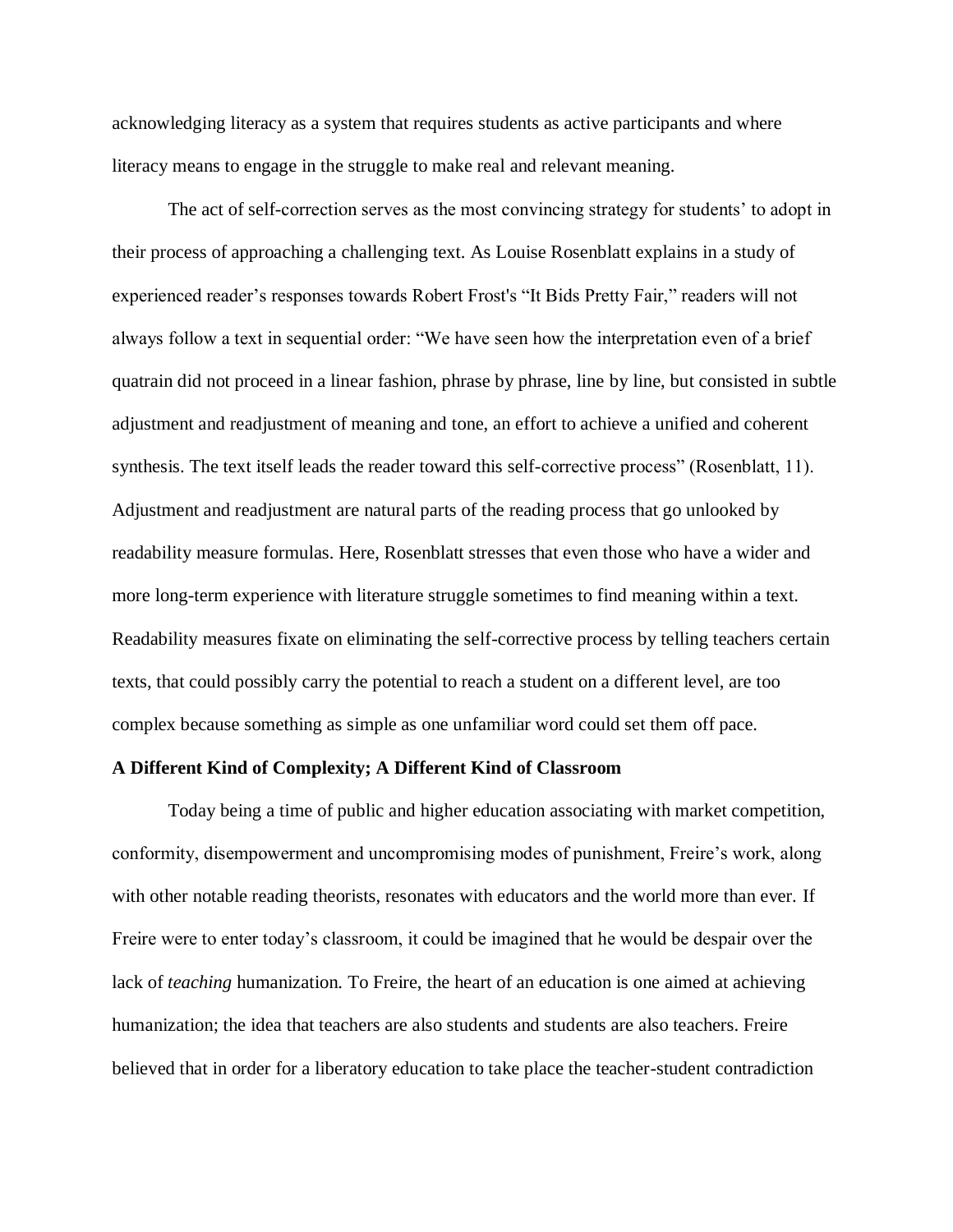must be reconciled. He argues, "education must begin with the solution of the teacher- student contradiction, by reconciling the poles of the contradiction so that both are simultaneously teachers *and* students" (Freire, 72). In order to reconcile that teacher-student contradiction, the issue of text complexity must be understood by both the teacher *and* student.

Returning to his humble roots in his writing*,* Paulo Freire revamps and revisits some of his past claims of teaching the "oppressed." His 1994 text, *Pedagogy of Hope,* offers a more thorough defense of progressive teaching in a postmodern world, and a clearer, more straightforward rejection of conservative neoliberalism. Conservative neoliberalism, according to Freire, can refer to the type of dominating pedagogies that limit both the students and the teacher's capability. Exemplars like instrumental instruction geared toward memorization, and high stakes testing contributes to Freire's past notion of all education being political. With text complexity falling under Freire's impression of being a product of conservative neoliberalism (Common Core as an entity), *Pedagogy of Hope* is a comment (again) on how pedagogy, even at its best, is not about its discipline in methods or techniques, nor should it involve coercion or political indoctrination. To Freire, what makes a successful education is one where students engage in practices that amount to a constant push for a more equal and just future, one where students can see their own world as well as to see beyond the world they know and are able to expand the range of possibilities for their own futures.

Understanding complexity in the classroom means the teacher is situating herself in a position of solidarity. For Freire, solidarity requires that one enter into the situation of those with whom one is solidary; it is a radical posture" (Freire, 49). He argues that "true solidarity with the oppressed means fighting at their side to transform the objective reality which has made them these "beings for another"' (Freire, 49). Acknowledging that Paulo Freire's interpretation of a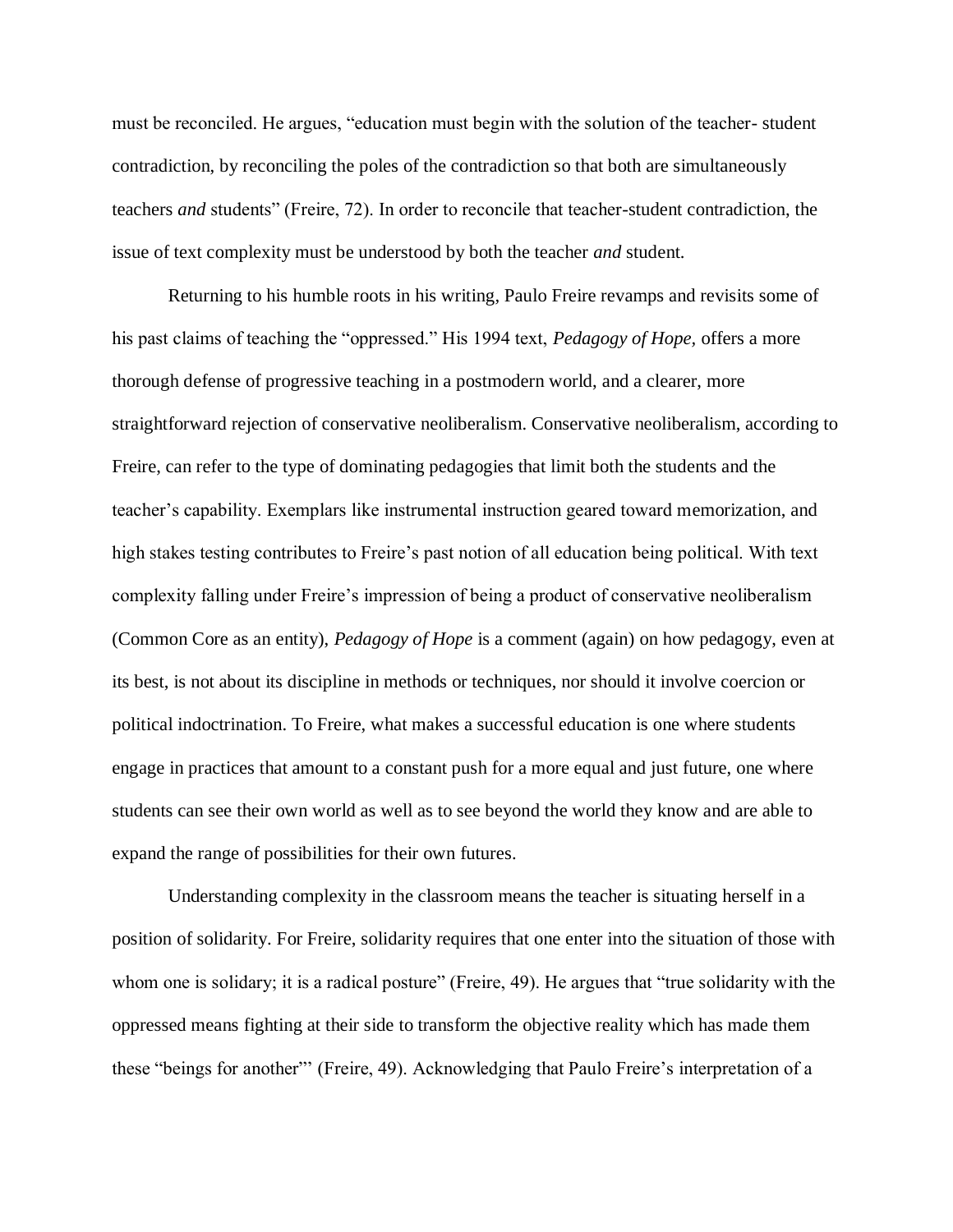classroom being a space of pure political power, it becomes quite clear that he would incorporate reflection as his main component of practicing transformation in the classroom.

Tackling the concept of complexity in the reading classroom requires an embracing of humility: "Men and women who lack humility (or have lost it) cannot acknowledge himself to be as mortal as everyone else still has a long way to go" (Freire, 36). Here, Freire calls attention to the importance of acknowledging and accepting all student's attempts to understand text. A classroom that is expected to meet the same standard of complexity cannot, as Freire reminds us, function on the assumption that all students struggle on the same concepts and parts of a text. Similarly, teachers should encourage cohesion between students; opening up a type of dialogue rooted in commiseration and support for one another.

Correspondingly, Louise Rosenblatt's concept of text complexity fosters humility and encourages literary work, regardless of theme or subject, to become a part of *everyone's*  repertoire:

"The capacity to participate in verbally complex texts is not widely fostered in our education system, and desirable habits of reflection, interpretation, and evaluation are not widespread. These are goals that should engender powerful reforms in language training and literary education. But none of these are attainable of good literary works of art are envisioned as the province of only a small, highly trained elite. Once the literary work is seen as part of the fabric of individual lives, the gap may be at least narrowed, without relinquishing recognition of standards of excellence" (Rosenblatt, 143).

Though it is acceptable to say that now, thanks to the development of Standard 10, verbally complex texts are incorporated in today's education system, the lack of desirable habits of reflection, interpretation and evaluation (pg.143) are still absent. Rosenblatt highlights that texts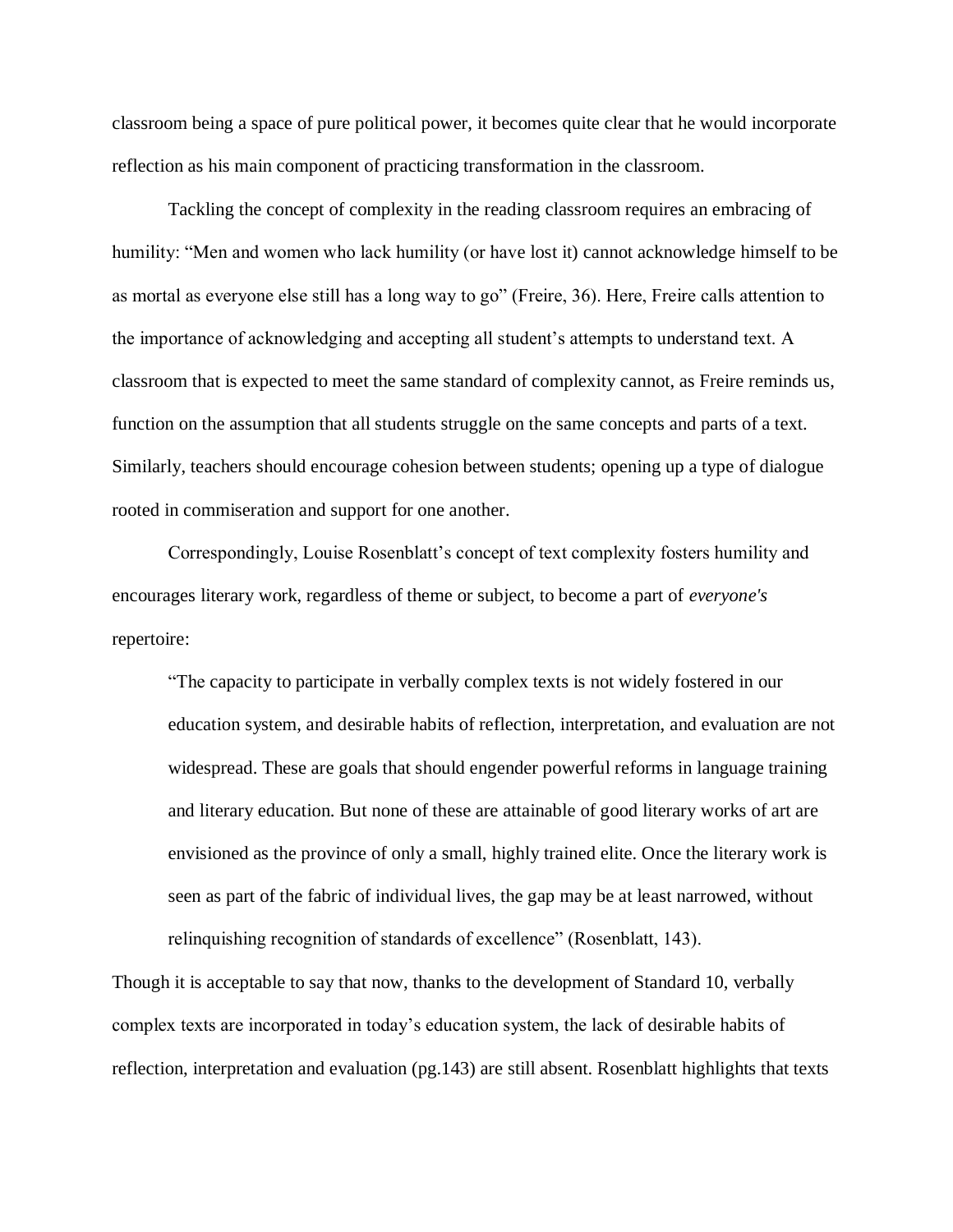in the classroom should be open and accessible to *all* students, not just those who sit on the higher end of the achievement scale. In order to achieve higher levels of comprehension with complex texts, Rosenblatt is arguing for a classroom that is open to multifaceted texts and instruction.

Although Freire and Rosenblatt missed the opportunity to be able to teach and develop lesson plans and instructional methodologies surrounding the concept of text complexity, contemporary teachers and researchers like Penny Kittle demonstrate a classroom based on a fuller, richer idea of text complexity--one redefined by Freire and Rosenblatt. In *Write Beside Them,* Kittle creates a support system and safety net for her students, building their confidence in writing and reading. To fulfil the idea that reading is not a linear experience and that reading assessment can be chaotic, Kittle emphasizes that teachers should "not [be] giving them the tools to tackle complex tasks if we make writing a paint-by-paint number process" (120). Her idea of writing as an impossible task if applied as a step-by-step process can be translated to the concept of the Common Core expecting students to read complex texts as a step-by-step process. Kittle demonstrates a Freire(an) type of concept of text complexity through embracing reading as something open and free. In Kittle's classroom, students are expected, arguably even encouraged, to take on a text in their own way.

*Lives on the Boundary* by American scholar and teacher Mike Rose demonstrates what true loss and gain in literacy looks like, especially in the face of marginalized students in America's school system. He offers me an excellent summary of what is really at stake in teaching students to read, to invite them into the world of genuine, remarkable literacy. Rose takes us into classrooms and communities to reveal what really lies behind the labels and test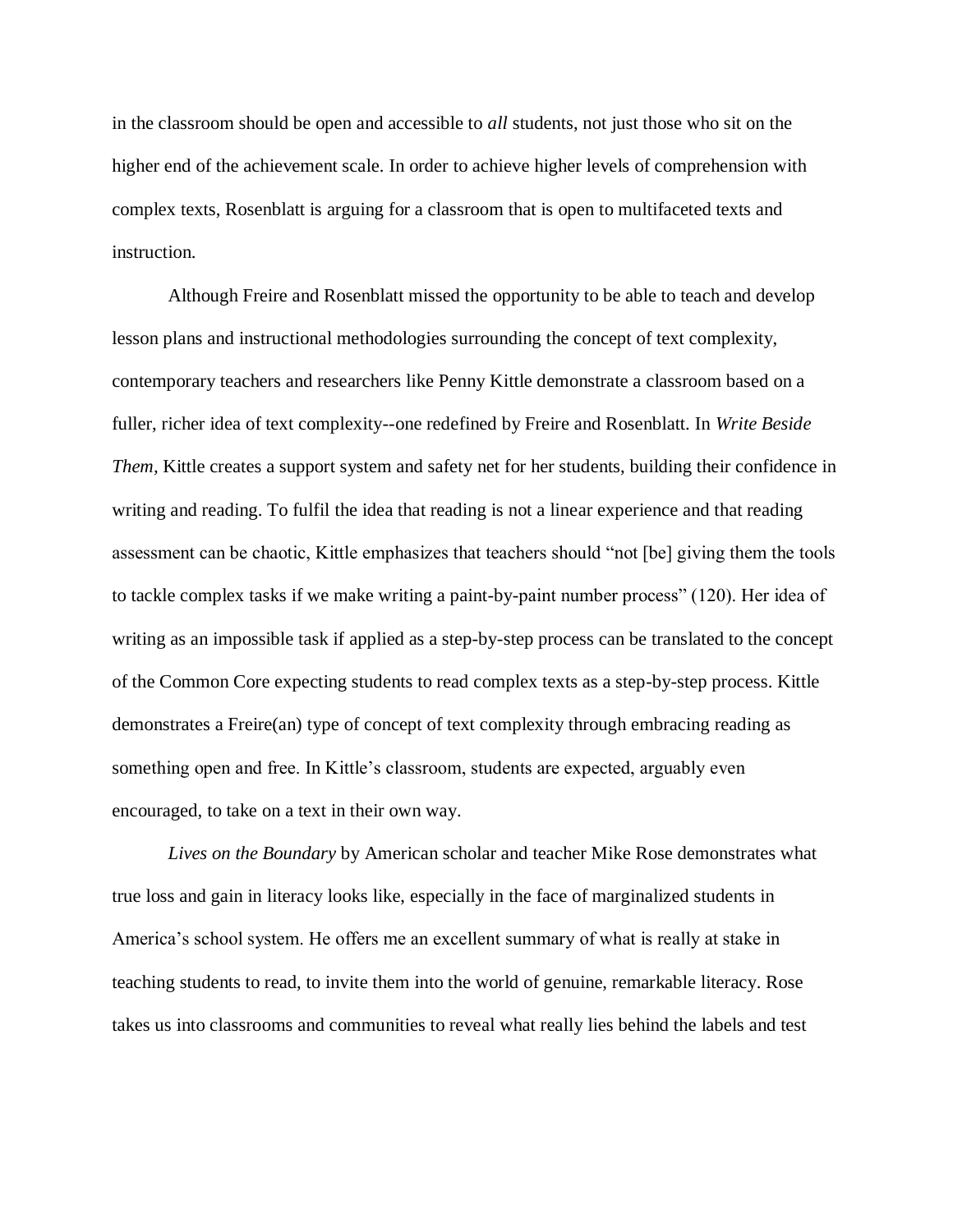scores; challenging educators and policymakers to rethink some assumptions made about certain populations of student's abilities:

"To have any prayer of success, we'll need many conceptual blessings: A philosophy of language and literacy that affirms the diverse sources of linguistic competence and deepens our understanding of the ways class and culture blind us to the richness of those sources. A perspective on failure that lays open the logic of error. An orientation toward the interaction of poverty and ability that undercuts simple polarities, that enables us to see simultaneously the constraints poverty places on the play of mind and the actual mind at play within those constraints" (Rose, 238).

Here, Rose stresses the significance of being critically and culturally conscious in the classroom. Like Freire, Rose uses social, political, and economic oppression and to take action against the oppressive elements of society. Rose's classroom is thus a representation of a Freirean model of text complexity in how he is able to use and draw on his past experiences to have students develop a critical awareness of systems of privilege and oppression. Furthermore, once attaining a sense of critical consciousness, students then have the power to create resistance and action against an oppressive system like the Common Core and its standard of text complexity.

#### *Conclusion*

Translating the CCSS standard of text complexity into classroom instruction becomes less clear without the guidance of literary theorists. Regardless of the number of complex texts modeled by the Common Core, exemplary methods of instruction remain an unexplained feature of Standard 10. Though the qualitative analysis and reader and task instruction components of the text complexity tripartite model are an attempt at creating ideal models of instruction, their vague guidelines and ambiguous rubrics leave teachers confused in the text selection and assessment creation process. The Common Core's construct of text complexity remains an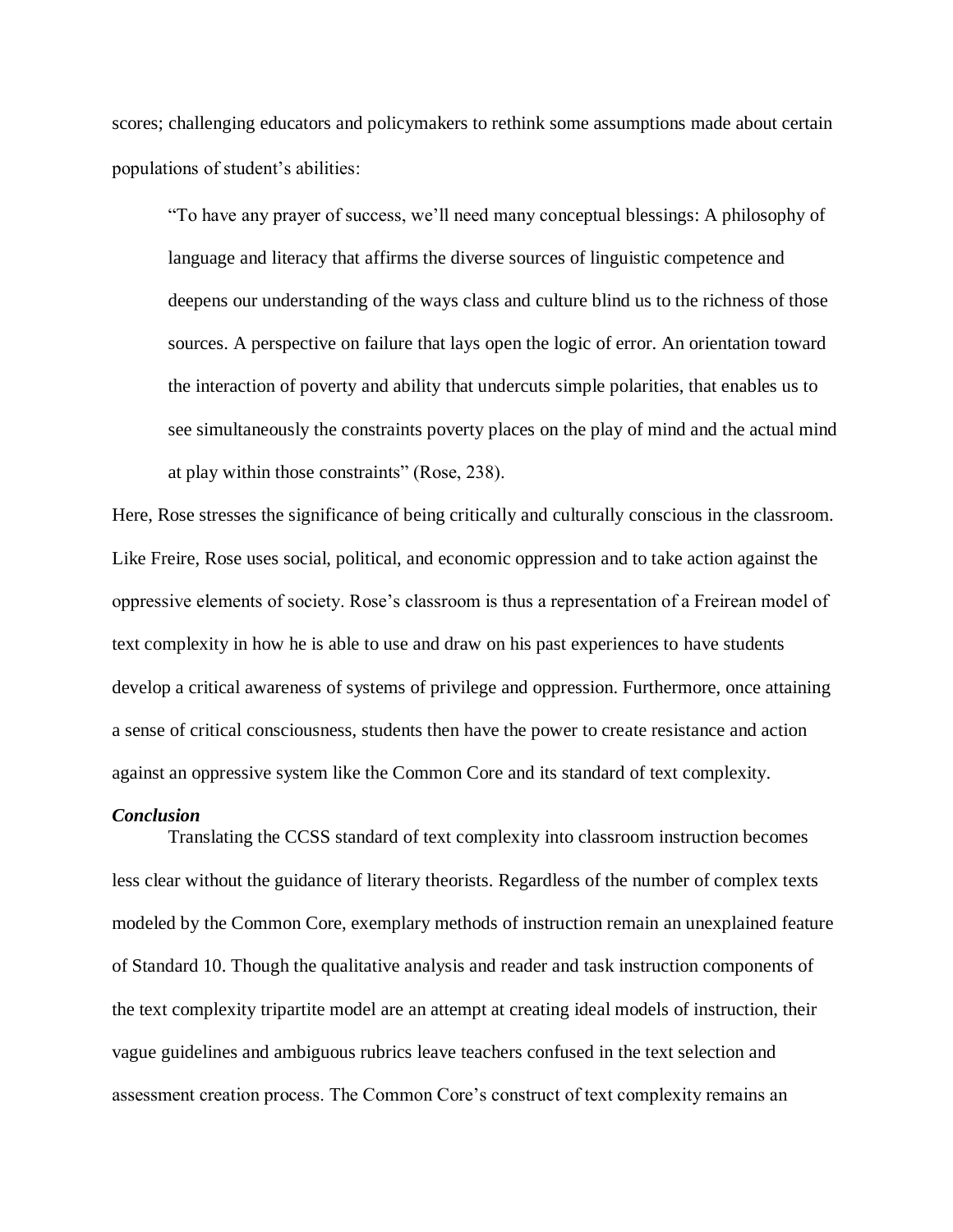unresolved issue in the education reform system, but educator's selection of texts and assessment decisions in the classroom remain the main focus of creating stronger learners and readers.

As a future teacher, instilling confidence within my students facing challenging texts that will give them strong literacy skills is of the utmost importance. Author and contemporary psycholinguist, Frank Smith, equates being a "good reader" by reading a text with a purpose: "Readers always read *something,* they read for a *purpose,* and reading and its recollection always involve *feelings* as well as knowledge and experience" (Smith, 178). A text can only generate meaning if it evokes some connection in a reader, both emotional and intellectual. Smith is calling upon all teachers to evoke a sense of purpose in their students as readers, and calls upon the notion that better attention to a truer commitment could potentially level the playing field.

One of the reasons for the achievement gap exists is because the CCSS fails to aim the concept of text complexity at secondary levels of teaching. And thus, the quality of lesson plans and the complexity of texts can be marginally and poorly taught. Text complexity scholars, Hiebert and Van Sluys stress that Standard 10 will "neither help, nor hurt, those who come to school ready to read," but they could make literacy achievement a "greater challenge for the very students who most depend on America's public schools for their literacy instruction (148). I think there's value in getting kids to try to read challenging texts. But for me, the key here is that curriculum and texts need to be on topics that show kids how their own background knowledge can create a kind of self-generated scaffolding. Some students will rise to the occasion of a challenging text, and others will fail. Actually, most of them will probably fail. But it's not just the job of the student to recognize their struggle with a challenging piece of writing—it's the teachers. The Common Core's inability to recognize the different sociocultural contexts of the students, and lack of guidance and support for teachers in their process of selecting a text that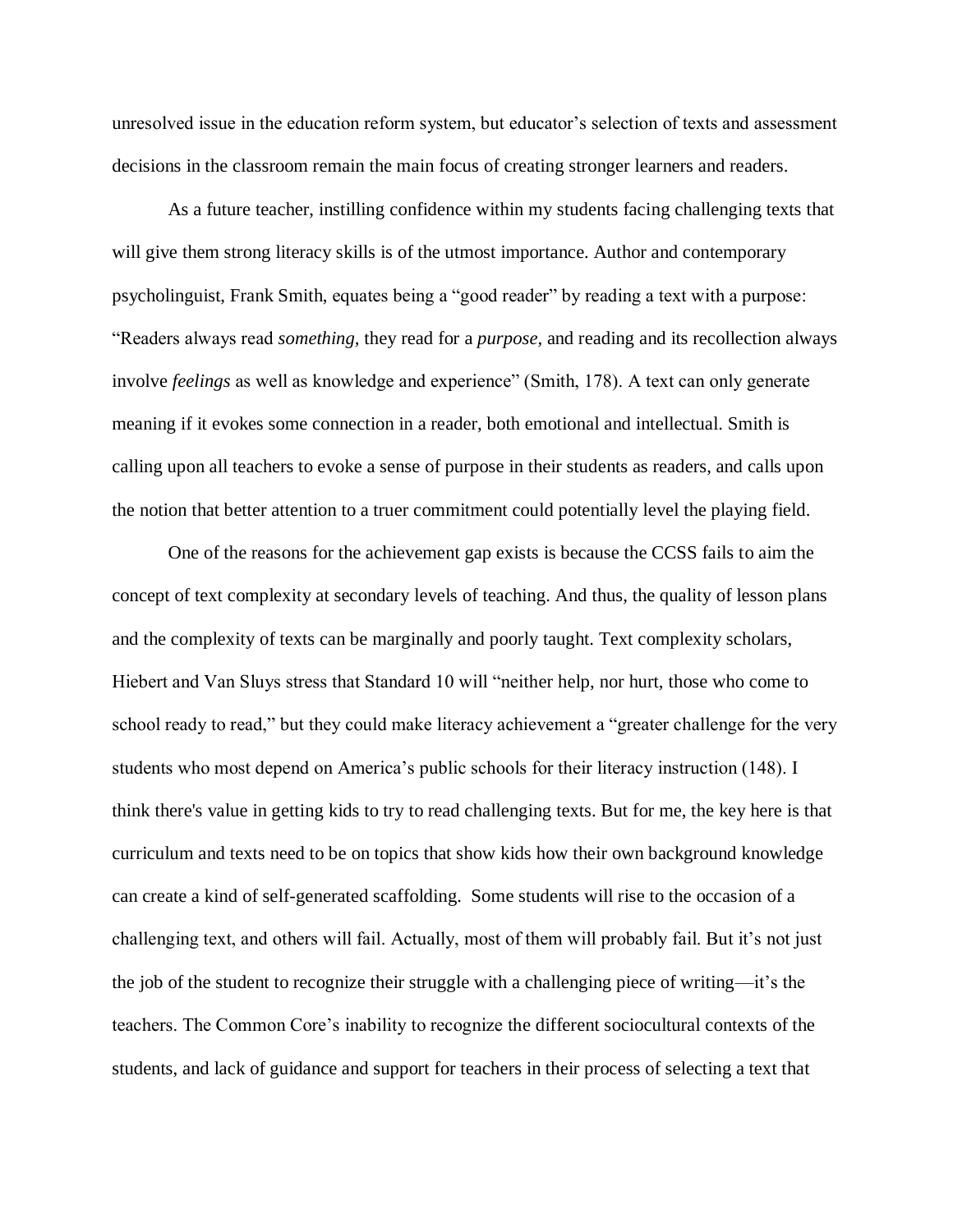will best serve their literacy abilities. In a not so distant past, I also thought the main purpose of education was to climb the economic ladder (and perhaps learn a few interesting things along the way). I now see education as a process of transformation that includes constant reflection and informed action.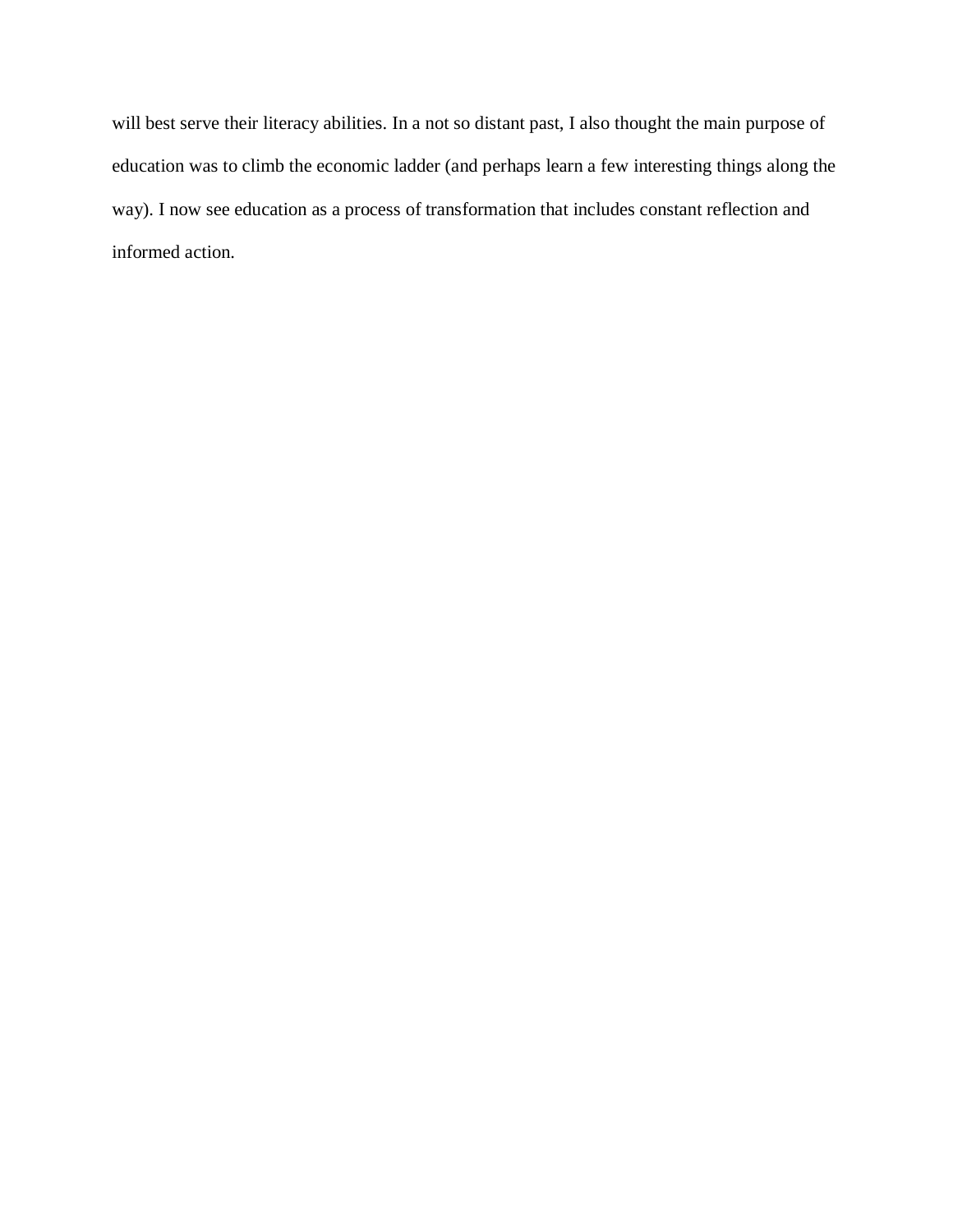## Works Cited

- ACT (2006). Reading Between the Lines: What ACT reveals about college career readiness. I owa City, IA. Author.
- ACT (2010). A first look at the Common Core and college career readiness. Iowa City, IA. Author.
- "The Condition of College & Career Readiness 2015."-National Report. ACT. Web.
- Begeny, John C., and Diana J. Greene. "Can readability formulas be used to successfully gauge difficulty of reading materials?." *Psychology in the Schools* 51.2 (2014): 198-215.
- Betts, Emmett Albert. "Readability: Its application to the elementary school." *The Journal of Educational Research* 42.6 (1949): 438-459.
- Biancarosa, C., & Snow, C.E. (2006). Reading next--A vision for action and research in middle and high school literacy: A report to Carnegie Corporation of New York (2nd ed). Washington, DC: Alliance for Excellent Education
- Bush, George W. "No child left behind act." *HRI United States Department of Education. Retrieved October* 28 (2001): 2008.
- Coleman, James Samuel, and Department of Health USA. *Equality of educational opportunity*. Vol. 2. Washington, DC: US Department of Health, Education, and Welfare, Office of Education, 1966.
- Dale, Edgar, and Jeanne S. Chall. "A formula for predicting readability: Instructions." *Educational research bulletin* (1948): 37-54.
- Dole, Janice A., et al. "Moving from the old to the new: Research on reading comprehension instruction." *Review of Educational Research* 61.2 (1991): 239-264
- "E.D. Hirsch on Why Text Complexity Is a Myth." *Soundcloud.com*, Education Week Oct. 2016, soundcloud.com/educationweek/ed-hirsch-on-why-text-complexity-is-a-myth. Accessed 23 Apr. 2017.
- Freire, Paulo. *Pedagogy of Hope: Reliving Pedagogy of the Oppressed*. New York, NY, Continuum, 1997.

Freire, Paulo. *Pedagogy of the Oppressed*. New York: Herder and Herder, 1972. Print.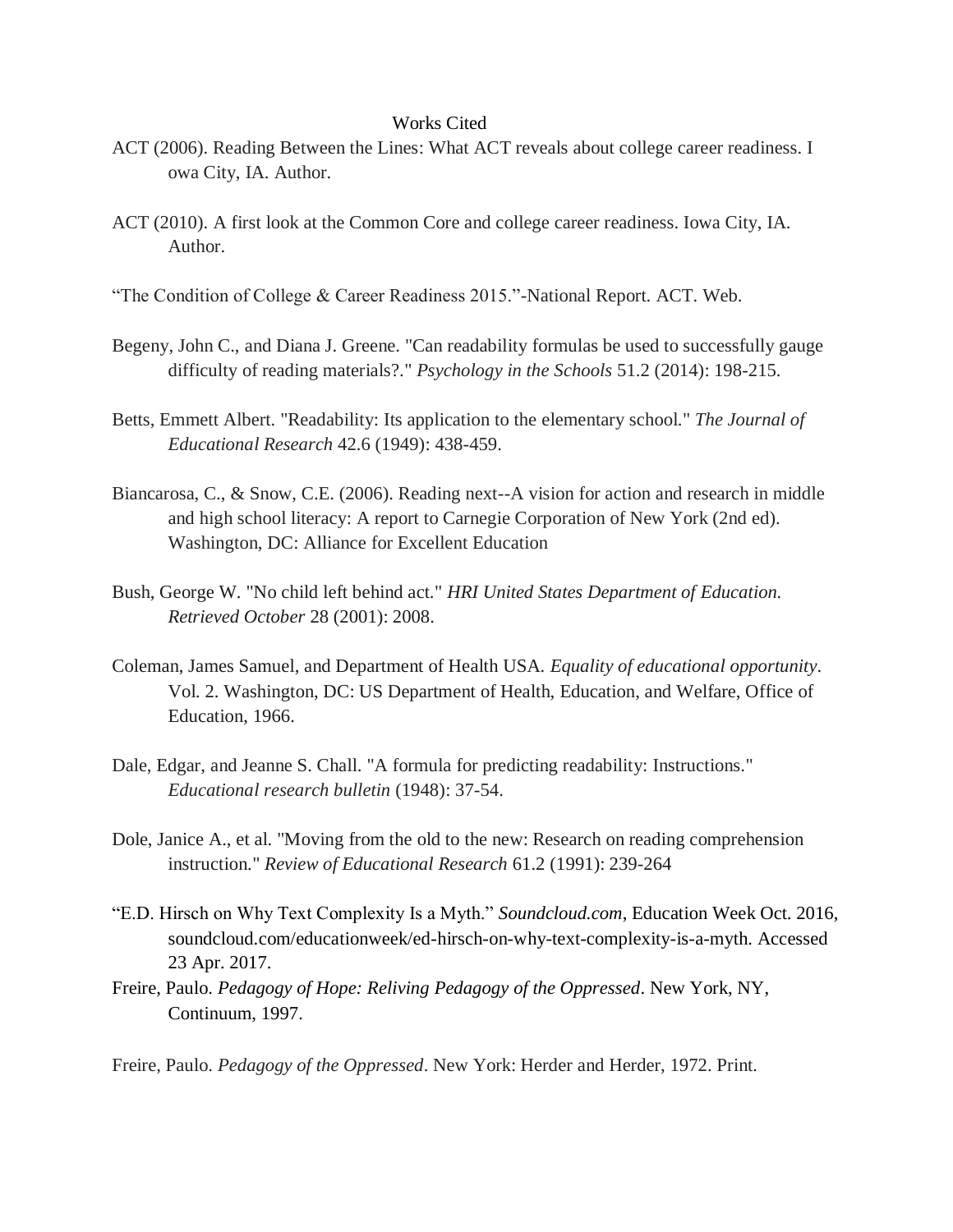Fry, Edward. "A readability formula that saves time." *Journal of reading* 11.7 (1968): 513-578.

Fry, Edward. "Readability versus leveling." *The Reading Teacher* 56.3 (2002): 286-291.

- Gamson, D. A., X. Lu, and S. A. Eckert. "Challenging the Research Base of the Common Core State Standards: A Historical Reanalysis of Text Complexity." *Educational Researcher* 42.7 (2013): 381-91. Web.
- Goldman, Susan R., and Carol D. Lee. "Text Complexity." *The Elementary School Journal* 115.2 (2014): 290-300. Web. 22 July 2016.
- Gray, Catherine J. "Readability: A Factor in Student Research?." *The Reference Librarian* 53.2 (2012): 194-205.
- Hart, Betty, and Todd Risley. "The early catastrophe." *American Educator* 27.4 (2003): 6-9.
- Hiebert, E.H., & Van Sluys, K. (2014). Examining three assumptions about text complexity: Standard 10 of the Common Core State Standards. In K.S. Goodman, R.C. Calfee, & Y.M. Goodman (Eds.), *Whose knowledge counts in government literacy policies? Why expertise matters* (pp. 144-160). New York, NY: Routledge
- Hiebert, E. H., & Mesmer, H. A. (2013). Upping the ante of text complexity in the Common Core State Standards: Examining its potential impact on young readers. *Educational Researcher, 42*(1), 44-51.
- Hooks, Bell. *Teaching to transgress*. Routledge, 2014.
- Iser, Wolfgang. *The Act of Reading: a Theory of Aesthetic Response*. Baltimore, Johns Hopkins Univ. Press, 1997.
- Kittle, Penny. *Write Beside Them: Risk, Voice, and Clarity in High School Writing*. Heinemann, 2008.
- Klare, George Roger. "Measurement of readability." (1963).

Landauer, T. "Pearson's text complexity measure. White Paper." (2011): 608-621.

Landauer, Thomas K., Kirill Kireyev, and Charles Panaccione. "Word maturity: A new metric for word knowledge." *Scientific Studies of Reading* 15.1 (2011): 92-108.

Landauer, T., and D. Way. "Improving text complexity measurement through the reading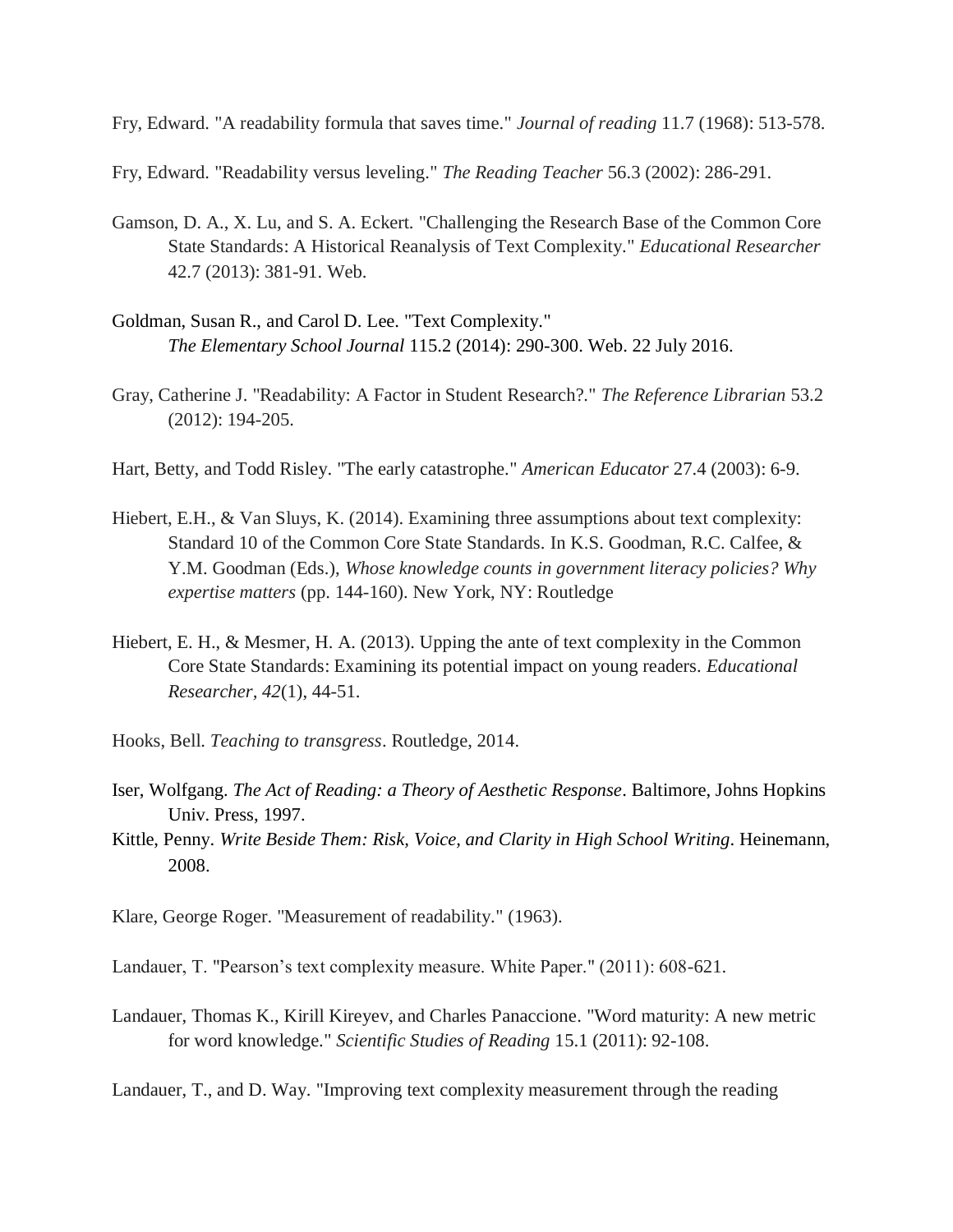maturity metric." *Annual Meeting of the National Council on Measurement in Education*. 2012.

Lennon, Colleen, and Hal Burdick. "The lexile framework as an approach for reading measurement and success." *electronic publication on www. lexile. com* (2004).

McLaughlin, G. Harry. "Clearing the SMOG." *J Reading* (1969).

MetaMetrics. (2000). The Lexile framework for reading. Durham, NC: Author. Retrieved from: [http://lexile.com\about\\\_meta\press\21098b.htm](http://lexile.com/about/_meta/press/21098b.htm) [Google Scholar](http://scholar.google.com/scholar_lookup?publication_year=2000&pages=235-258&issue=3&author=MetaMetrics&title=The+Lexile+framework+for+reading&)

- Milone, Michael. *The development of ATOS: The Renaissance readability formula*. Renaissance Learning, Incorporated, 2009.
- Mesmer, Heidi Anne, James W. Cunningham, and Elfrieda H. Hiebert. "Toward a theoretical model of text complexity for the early grades: Learning from the past, anticipating the future." *Reading Research Quarterly* 47.3 (2012): 235-258.
- National Adolescent Literacy Coalition (NALC). (2007). Foundational and emergent questions: Smart people talk about adolescent literacy. A report by the steering committee of the National Adolescent Literacy Coalition. Washington, DC: Author No Child Left Behind Act of 2001, PL. 107-110, 115 Stat. 1425, 20 U.S.C
- National Governors Association Center for Best Practices & Council of Chief State School Officers. (2010). *Common Core State Standards for English language arts & literacy in history/social studies, science, and technical subjects*, Appendix A. Washington, DC: Author. Retrieved from Common Core State Standards Initiative website: http://www.cores- tandards.org/the-standards
- National Governors Association Center for Best Practices & Council of Chief State School Officers. (2012). *Supplemental information for Appendix A of the Common Core State Standards for English language arts and literacy: New research on text complexity.* Washington, DC: Author. Retrieved from Common Core State Standards Initiative website: <http://www.corestandards.org/resources>

Pearson, P. David, Elfrieda H. Hiebert, and Michael L. Kamil. "Vocabulary assessment: What we know and what we need to learn." *Reading research quarterly* 42.2 (2007): 282-296.

Rose, Mike. *Lives on the Boundary*. London, Penguin Books, 2005